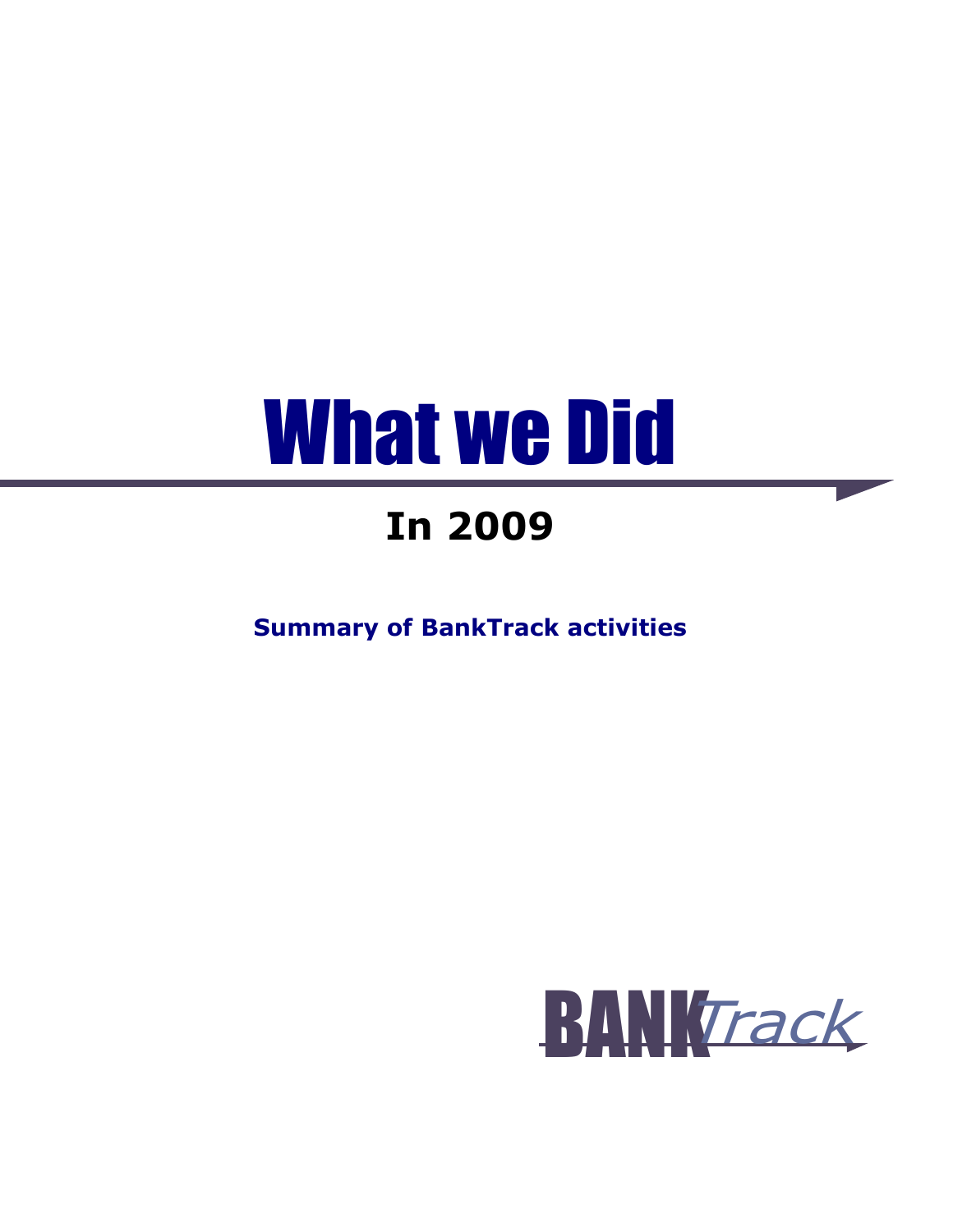# **Contents**

| 1 <sub>1</sub> |  |
|----------------|--|
|                |  |
|                |  |
|                |  |
|                |  |
| 2.             |  |
|                |  |
|                |  |
| 3.             |  |
|                |  |
|                |  |
|                |  |
|                |  |
| 4.             |  |
| 5.             |  |
|                |  |
|                |  |
|                |  |
|                |  |
| 6.             |  |
|                |  |
|                |  |
|                |  |
|                |  |
| 7 <sub>1</sub> |  |
|                |  |
|                |  |
|                |  |
|                |  |

#### With thanks to our supporters

BankTrack is powered by the CS Mott Foundation (United States), Oxfam Novib (Netherlands), the JMG Foundation (United Kingdom), the Sigrid Rausing Trust (United Kingdom) and the Ministry for the Environment VROM (Netherlands). Thank you very much for your continued support.

**BankTrack Vismarkt 15** 6512 VJ Nijmegen **Netherlands** coord@banktrack.org www.banktrack.org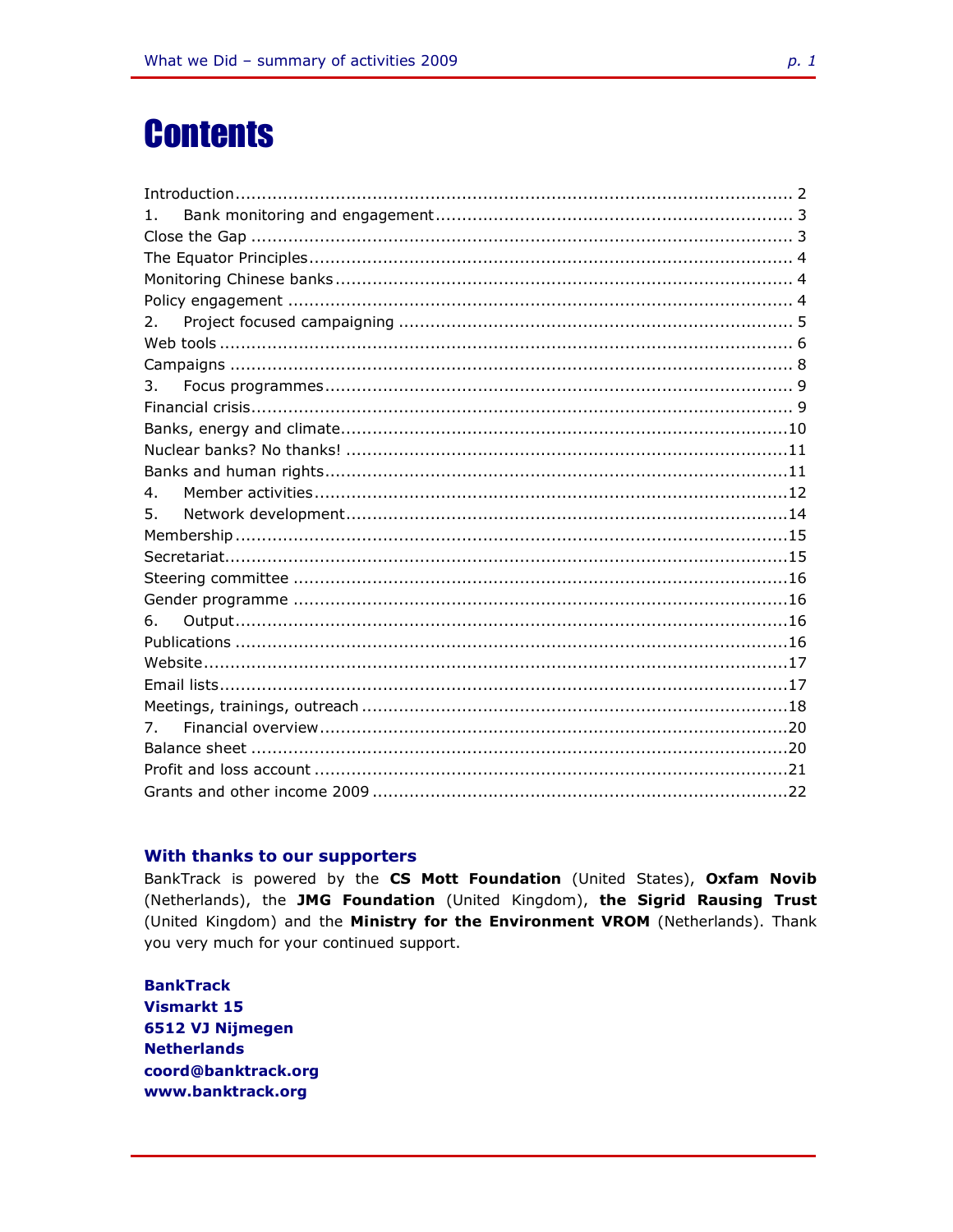# **Introduction**

It has been six years now since a number of NGOs working on commercial banks founded BankTrack. Back in 2003, when thinking of a good name for our new network we considered many options. The name we ended up with, BankTrack, was partly inspired upon that other great brand name; Amtrak. A sturdy, solid name, provoking images of a robust train heading straight towards its destination, and therefore an appropriate reference for our new ambitious network.

What we did not have in mind when choosing our name was that other joint characteristic; As with Amtrak, BankTrack feels like a train forever on the move, allowing little time for those involved to descend the train for a while and quietly reflect upon our activities and our achievements in the past year. There are always too many interesting developments and pressing challenges awaiting us on the tracks ahead.

As a result of this being forever on the move, our annual reports are not extensive publications, describing every single achievement and activity of the past year. Instead, we present only a brief summary of what we have done in our five main areas of work. (the colours are corresponding with the similarly coloured sections on our website):

- **1. Bank monitoring and engagement ('Banks')**
- **2. Project/company focused campaigning ('Dodgy Deals')**
- **3. Network focus activities/campaigns ('Focus')**
- **4. Member activities ('Members')**
- **5. Network development, training and outreach**

We hope this summary provides you with a good idea of what we have been doing in 2009 and makes you curious about what we are doing right now, halfway 2010. If you want to know more on our activities please visit our website, or give us a call; we are happy to answer every question you may have.

June 2010

 $\frac{1}{\sqrt{2\pi}}\int d^3x\sqrt{2\pi}dx\sqrt{2\pi}dx$ 

Johan Frijns, coordinator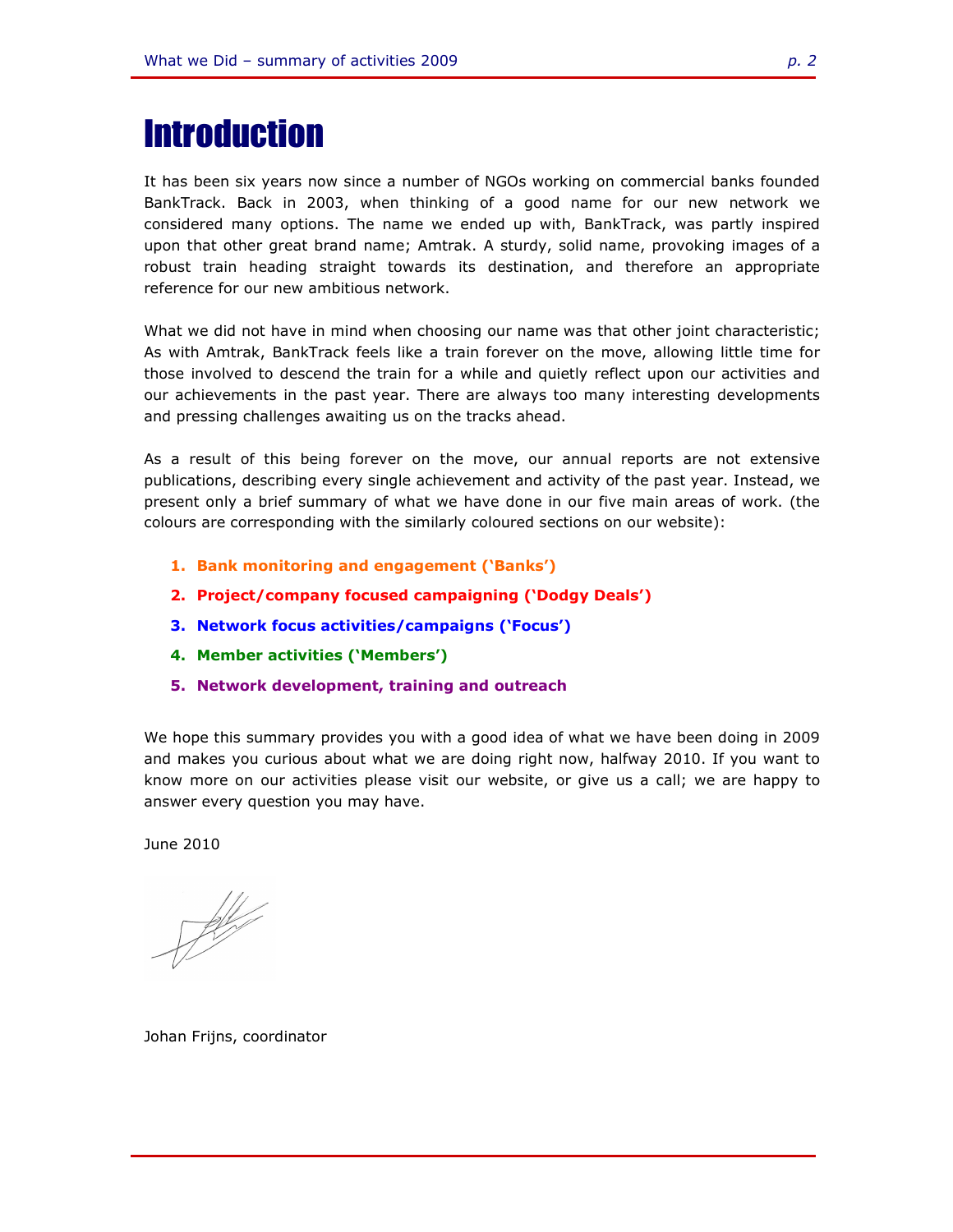# **Bank monitoring and engagement**

BankTrack being Bank*Track*, this work area encompasses all our efforts to systematically monitor both policy developments and investment decisions of the largest international operating commercial banks, and to keep close track of a number of voluntary initiatives such as the Equator Principles and the Climate Principles. This monitoring effort is at the basis of our continuous engagement with these banks, aimed at raising the quality of their investment policies.

Within the secretariat, the communication and research officer (Jora Wolterink) is responsible for coordinating the monitoring of policy developments. Our campaign officer (Sonja Willems) focuses on tracking investment decisions of banks in controversial projects and companies (see next section on dodgy deals).

The result of this work can be found at the 60+ bank profiles and a number of designated focus sections of our website. In 2009, we conducted the following activities aimed at monitoring banks:

#### **Close the Gap**



f

A grant from the Dutch ministry for the environment (VROM) allowed BankTrack to undertake an ambitious research project aimed at mapping out the scope and quality of investment policies of 49 internationally operating banks.<sup>1</sup>

After a research and engagement process with all banks included in the project, which took up the better part of 2009, we published in April 2010 'Close the Gap; benchmarking credit policies of international banks'

The report provides a detailed assessment of the quality of bank

policy for seven business sectors and nine sustainability issues<sup>2</sup>, this based on what BankTrack considers best practice in these areas. In addition, the report also assesses bank procedures on transparency and accountability.

<sup>&</sup>lt;sup>1</sup> ABN Amro, ANZ, Banco Bradesco, Banco do Brasil, Bangkok Bank, Bank of America, Bank of China, Bank of Tokyo- Mitsubishi, Barclays, BBVA, BNP Paribas, China Construction Bank, Citi, Commonwealth Bank, Crédit Agricole, Credit Suisse, DekaBank, Deutsche Bank, Dexia, Fortis Bank Nederland, Goldman Sachs, HSBC, Industrial and Commercial Bank of China, China Industrial Bank, ING, Intesa Sanpaolo, Itaú Unibanco, JPMorgan Chase, KasikornBank (Thailand), KBC, Mizuho, Morgan Stanley, National Australia Bank, Natixis, Nedbank, Nordea, Rabobank, RBC, RBS, Santander, standard Chartered Bank, Scotiabank, Sumitomo Mitsui Banking Corporation, Société Générale, Standard Bank, UBS, UniCredit, WestLB, Westpac.

<sup>&</sup>lt;sup>2</sup> agriculture, fishery, forestry, military industry and arms trade, mining, oil and gas, power generation, biodiversity, climate change, corruption, human rights, indigenous peoples, labour, operation in conflict zones, taxation, toxics.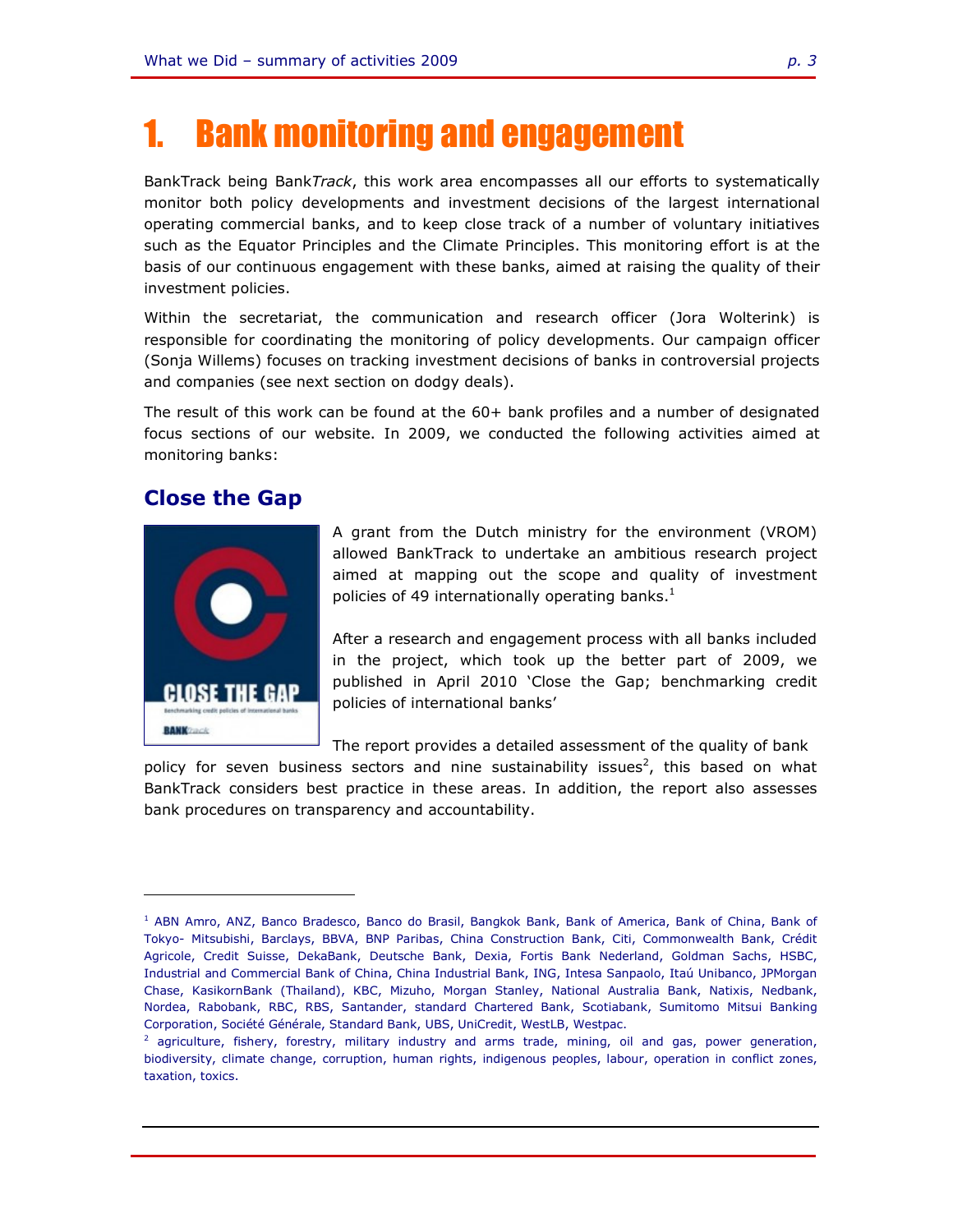All results of the research project were published in the paper version of the report, on the bank profiles of the 49 banks included in the research and on a dedicated section on our website. $3$ 

#### **The Equator Principles**

In 2009, BankTrack resumed its engagement with the Equator Principles Financial Institutions (EPFIs, Equator banks) in order to try to improve the quality and implementation of the Equator Principles. This process was on hold since end of 2007 but in May 2009 we managed to organise a NGO-bank consultation meeting at the offices of BankTrack partner WRI in Washington.

The meeting brought together over twenty Equator banks and 15 BankTrack member groups to discuss numerous outstanding issues related to the Equator Principles. Disappointed by the lack of progress during this meeting, BankTrack launched an 'open appeal to the Equator Banks<sup>,4</sup> that was delivered to the banks on a follow up meeting in Zürich in February 2010. Unfortunately, we had to conclude after the meeting that after seven years of fruitless talks there is no basis for continued dialogue with banks, until they come forward with substantive proposals on a number of outstanding issues.<sup>5</sup>

#### **Monitoring Chinese banks**

Friends of the Earth US and our Chinese member group Green Watershed are leading the BankTrack project on monitoring Chinese banks. For FoE US, this included assistance to international communities with their campaigns on Chinese bank financed resource projects, raising issues of Chinese overseas investments directly with China Export-Import Bank, and educating Chinese NGOs about financial advocacy for their domestic campaigns on Chinese banks. Green Watershed coordinated nine Chinese NGOs in investigation and selection of the candidate of Green Bank Innovation Award (2008) and published an Environmental Report on Chinese Banks (2009). It also organized in collaboration with BankTrack and FoE US two workshops for Chinese NGOs on bank campaigning. Over 50 NGOs participated in the training workshops in Chongqing and Guangzhou.

### **Policy engagement**

BankTrack, either through the secretariat or through member groups, maintains constructive working relation with most banks that are the focus of our campaign attention. This relation is based on a clear mutual understanding of the respective roles of NGOs and banks and a commitment of BankTrack to fair play and accountability, without ever compromising on our core mission of steering the banking sector towards sustainability

f

<sup>3</sup> http://www.banktrack.org/show/focus/close\_the\_gap

<sup>4</sup> For NGO demands to Equator banks see:

http://www.banktrack.org/download/bold\_steps\_forward\_towards\_equator\_principles\_that\_deliver\_to\_people\_an d\_the\_planet/100114\_civil\_society\_call\_equator\_principles.pdf

<sup>&</sup>lt;sup>5</sup> For an overview see:

http://www.banktrack.org/download/going\_around\_in\_circles/100210\_going\_around\_in\_circles\_post\_mtg\_versio n.pdf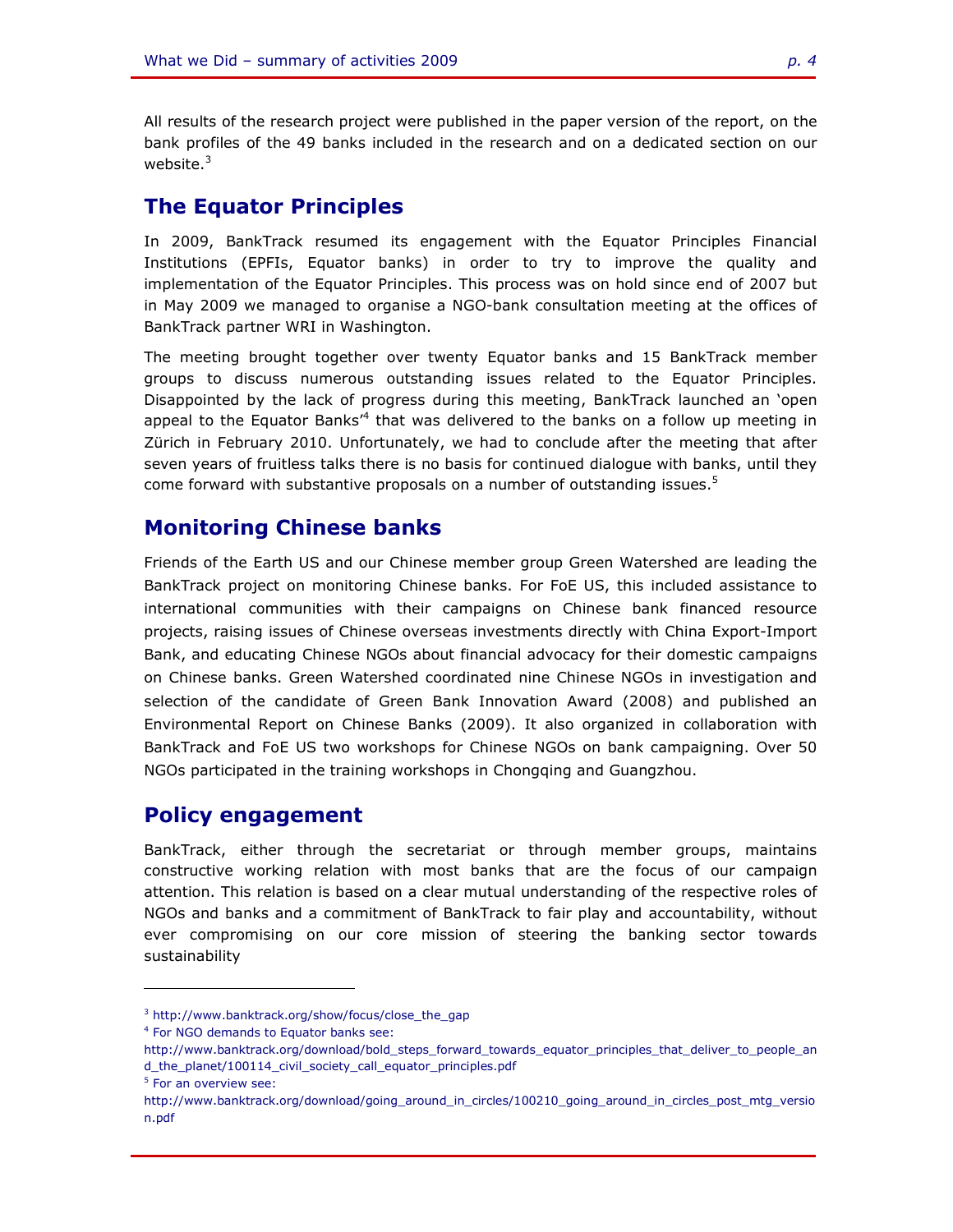This implicates that despite our differences, banks generally appreciate the contribution BankTrack can make to the development of their own bank policies and practices. Throughout 2009, BankTrack –member groups- have engaged with banks on their policies. To provide only a few examples (see also section 4; member activities):

- SETEM engaged with Banco Santander on various policy issues. In April 2009, Santander adopted its Global Social and Environmental Policy and created a Sustainability Committee.
- Berne Declaration met with UniCredit to discuss elements of their draft dam policy and was consulted by Credit Suisse on their draft mining policy.
- CounterCurrent met with DekaBank to discuss lessons from their engagement in the Ilisu dam project resulting in DekaBank's announcement to sign the Equator Principles and to establish a sustainability department.
- WRI engaged with IFC to improve its environmental and social policies that are linked to the Equator Principles.
- Amigos da Terra Amazonia Brasileira provided critical input to Itau-Unibanco on sustainability-related aspects of their policies and practices. Furthermore, they suggested concrete ways forward on how the Brazilian Central Bank could promote social and environmental responsibility in the national financial system.
- Rainforest Action Network advised Bank of America, Citi and JPMorgan Chase on their new policies on mountaintop removal coal mining and coal-fired power plants. RAN also advised Royal Bank of Canada, Toronto Dominion, CIBC, Bank of Montreal and Scotiabank on water, climate and Indigenous rights policies related to Canada's tar sands.
- Les Amis de la Terre France met with Crédit Agricole and BNP Paribas to discuss their climate/energy policy -not yet adopted-.
- Milieudefensie had numerous meetings with Dutch banks on various aspects of their policies, this as part of the fair bank guide initiative.
- Urgewald continued to engage with WestlB on the implementation of their macro policy

# 2. Project focused campaigning

BankTrack supports civil society organisations worldwide whose rights and interests are being violated as a result of the negative impact of projects, activities or companies financed by commercial banks. We also monitor bank financed activities with a large negative impact on the environment. BankTrack confronts banks with those impacts and seeks a proper response from them, for example by ensuring effective implementation of bank policies and commitments, exercising pressure on clients and sponsors to respect rights of communities, or in some cases a withdrawal from activities and clients altogether.

Within the secretariat, our campaign officer (Sonja Willems) is responsible for coordinating this section of our work.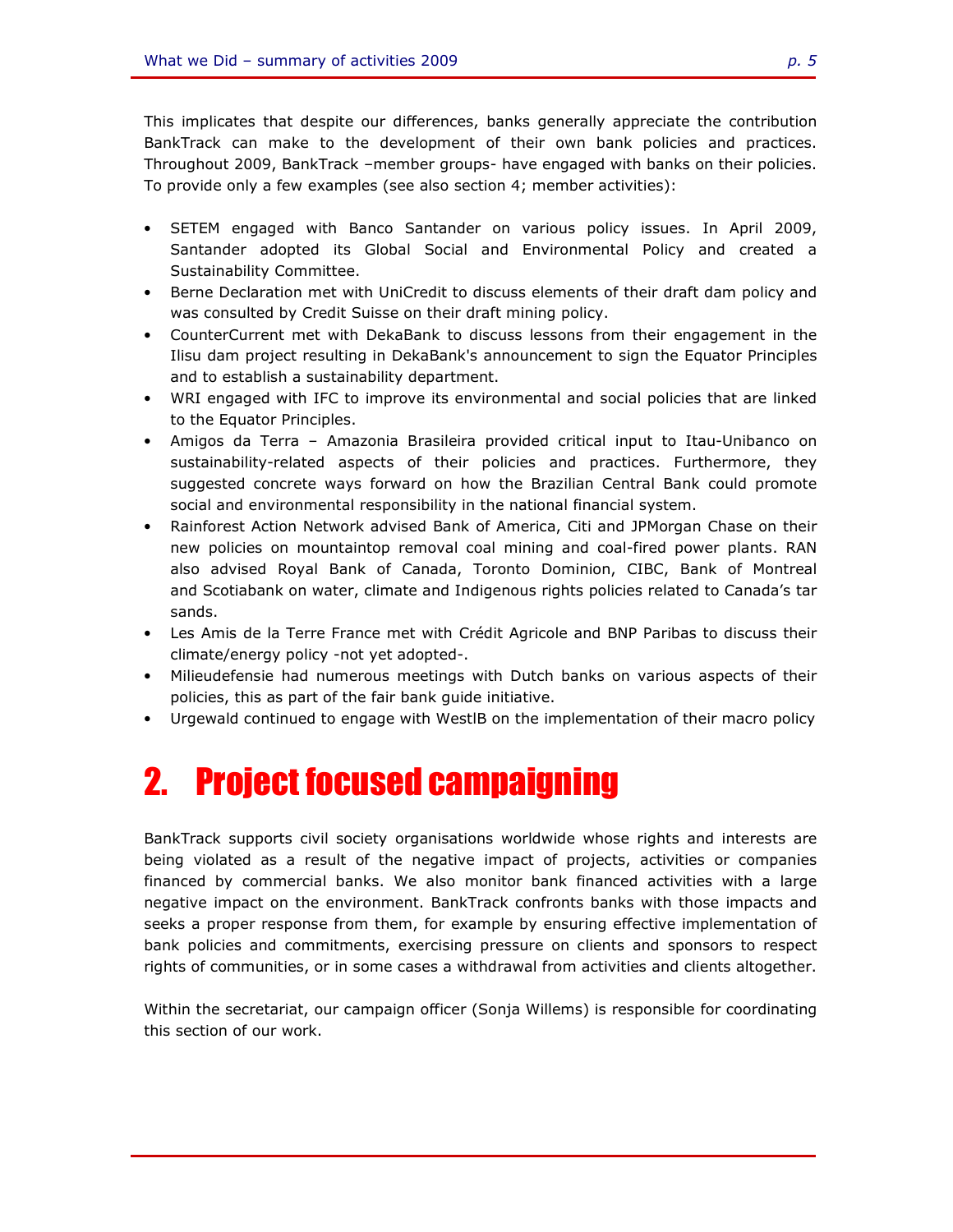#### **Web tools**

All controversial deals can be found on the 'dodgy deal' and 'company' sections on the BankTrack website, and on the bank profiles of each bank listed there. These files feature case summaries of controversial projects or activities, which are then further presented with pictures, video material, links, contacts, documents etc. Furthermore, the website provides all banks with the opportunity to publicly respond on the information presented on the website.

As of May 2010, the number of Dodgy Deals on our list has increased to 69. The site distinguishes between active campaigns and deals that are on record, further sharpening the quality of information on the site. A number of deals are only visible for BankTrackers with a log in to the site.

The site contains 46 active dodgy deals (30 public, 16 private) and 23 on record profiles (11 public, 12 private). The 46 active dodgy deals include 16 profiles of nuclear power projects that also appear on the 'Nuclear Banks' website. For the latest update on the state of affairs with all Deals we refer to the relevant section on our website.

Next to dodgy deals, the site also contains profiles of companies considered by BankTrack as no go companies for banks committed to sustainable banking The company profiles are directly linked to the dodgy deals, to illustrate which companies are involved in which projects. As of May 2010, the website lists 14 company profiles visible to the public.

| <b>ALLIVE DUUYY DEAL ILLES</b>     |                              |
|------------------------------------|------------------------------|
| <b>Cluster Munitions producers</b> | International                |
| Gunns Pulp Mill Proposal Tasmania  | Australia                    |
| Phulbari coal mine1                | Bangladesh                   |
| Rio Madeira dam project            | Brazil                       |
| Angra 3 nuclear power plant        | <b>Brazil</b>                |
| Belo Monte dam project             | Brazil                       |
| Belene nuclear power plant         | Bulgaria                     |
| Asia Pulp and Paper                | China                        |
| Canadian Tar sands                 | Canada                       |
| Patagonia dams; HidroAysén         | Chili                        |
| China Datang                       | China                        |
| <b>Tar Sands</b>                   | Congo                        |
| <b>Biofuels</b>                    | Congo                        |
| Inga dam                           | Democratic Republic of Congo |
| Temelin nuclear power plant Unit 3 | Czech republic               |
| Olkiluoto nuclear reactor 3        | Finland                      |
| Flammanville                       | France                       |
| Belinga iron ore project           | Gabon                        |
| Bauxite mine Niyamgiri Hills       | India                        |
| Mining in Goa/Sesa Goa             | India                        |
| Jaitapur nuclear power plant       | India                        |
| Toka Tindung Goldmine              | Indonesia                    |
|                                    |                              |

#### **Active Dodgy Deal files**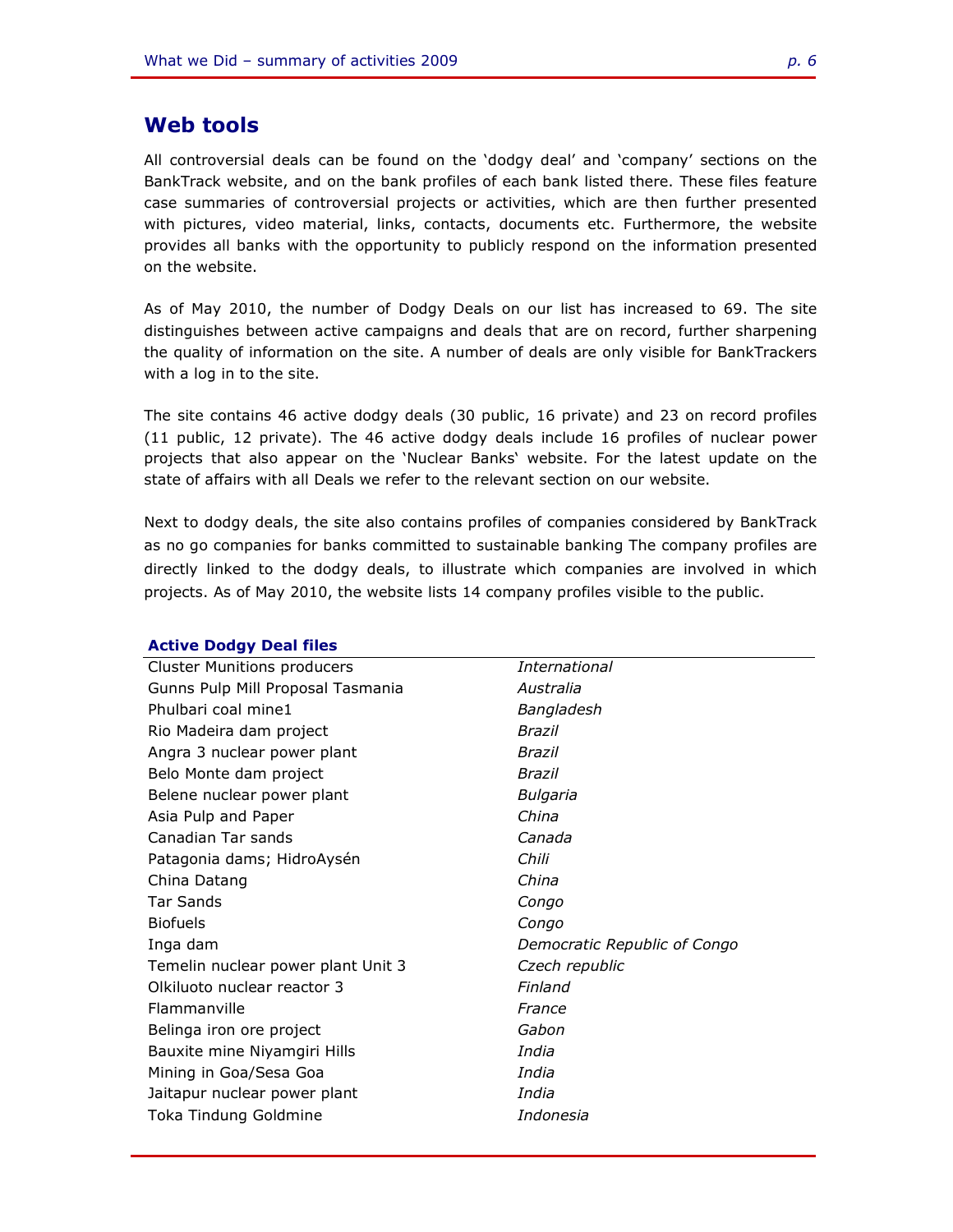Ohma/Tomari nuclear unit 3 *Japan*  Shimane nuclear unit 3 *Japan*  Kashagan oil project *Kazakstan*  Nam Theun 2 *Laos*  Theun-Hinboun Expansion project *Laos*  Visaginas nuclear power plant *Lituania*  Kayelekera Uranium mine *Malawi*  Shwe gas and Pipelines project *Myanmar*  Block M *Myanmar*  Borssele nuclear unit 2 *Netherlands*  LNG project *Papua New Guinea*  Cernavoda nuclear units 3 & 4 *Romania*  Sakhalin II oil and gas project *Russian Federation*  Uralchem *Russian Federation*  Bohunice nuclear power plant *Slovakia*  Mochovse nuclear units 3 & 4 *Slovakia*  Koeberg nuclear unit 3 *South Africa*  Markbygden windpower project *Sweden*  New reactors *Switserland*  Ilisu Dam Project *Turkey*  New Reactors **CONFIDENTIAL CONTROL** New Reactors *United Kingdom*  Mountain Top Removal Coal Mining *United States*  Konkola copper mines *Zambia* 

#### **on record**

Uranium Weapons *international*  Wal-Mart Labour Rights *international*  Baku-Tbilisi-Ceyhan (BTC) oil pipeline *international*  Aracruz pulp mills and plantations *Brazil*  Pagrisa Ethanol *Brazil*  China Datang *China*  Block 31, Yasuni National Park *Equador*  NHPC dams *India*  Dhamra port *India*  Grassberg mine *Indonesia*  Mud volcano in Sidoarjo, east Java *Indonesia*  Wilmar International *Indonesia*  Samling *Malaysia*  Sinopec Oil and Gas in Myanmar *Myanmar*  Camisea pipeline project *Peru*  Rapu Rapu copper mine *Philippines*  Rosia Montana gold mine *Romania*  CNPC in Sudan *Sudan*  Yusufeli dam project *Turkey*  Turkmen Bankaccounts *Turkmenistan*  TXU coal powered plants in Texas *United States*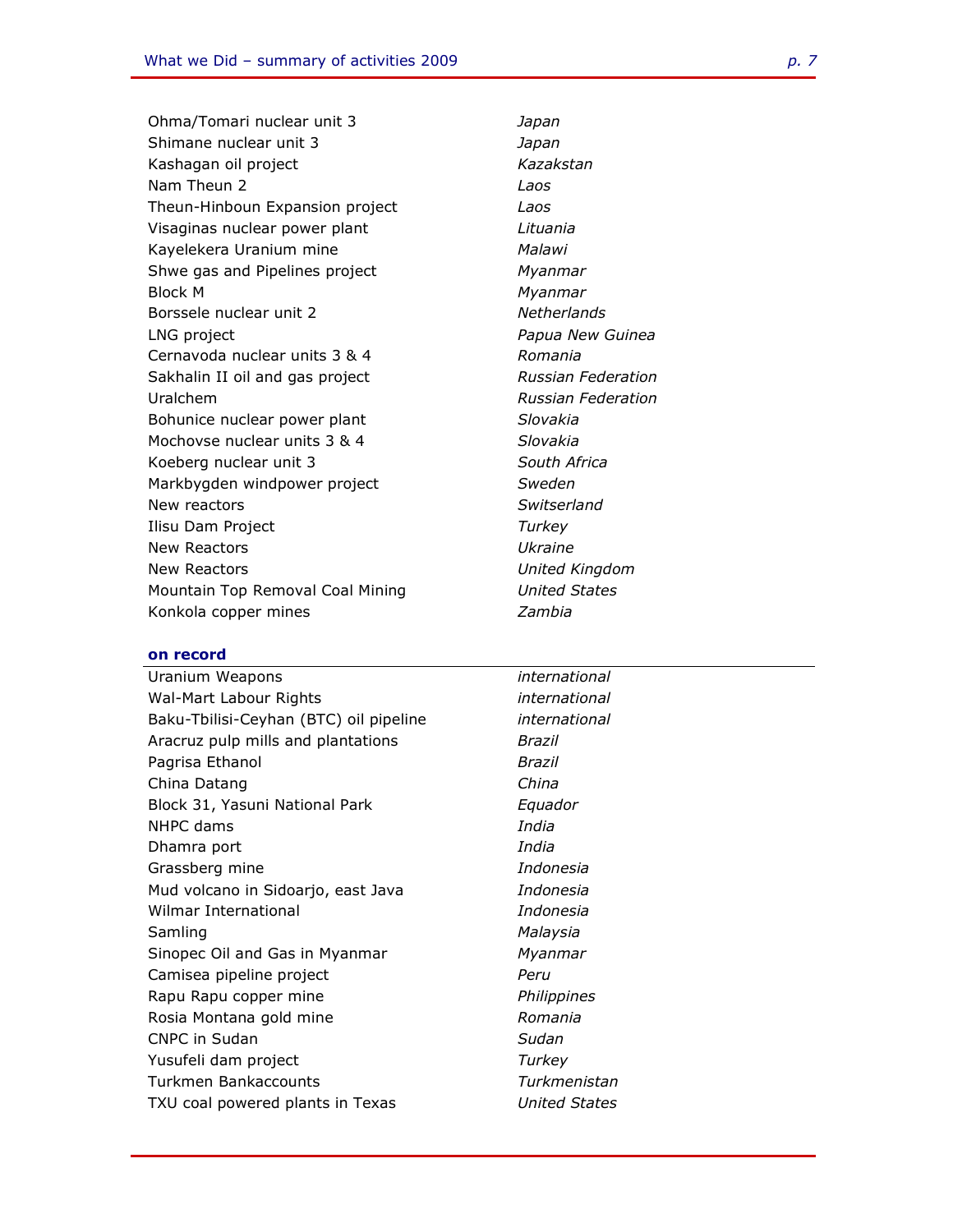Dynegy coal power plants *United States*  Botnia pulp and paper mill *Uruguay* 

#### **Campaigns**

There are too many ongoing project focused campaign activities to all list in this report. Below are only a few examples of ongoing work. For further details on other campaigns please visit our website.

#### **Theun Hinboun / Nam Theun Dam - Laos**

In May 2009 BankTrack joined International Rivers on a field trip to the Democratic Republic of Laos to visit the Nam Theun 2 dam and Theun-Hinboun Expansion project and investigate compliance of the project with international, national, and local norms and standards. The field trip resulted in an extensive report and two video documentaries and started off an intensive dialogue between BankTrack/international rivers and the banks (BNP Paribas, ANZ, KBC as well as Thai banks) involved in the two projects.

#### **Gunns pulp and paper mill - Australia**

Since 2007, BankTrack is involved in the Australian campaign against the proposed Gunns pulp and paper mill in Tasmania. BankTrack focus is on discouraging potential financiers of the project. Activities in 2009 included a cyber action against Nordea and placing a joint advertisement in the Financial Times listing banks suspected of interest in the project. Until now, no bank has committed any funding for the mill. Campaign ongoing.

#### **Ilisu dam - Turkey**

Since 2007, European NGOs have been teaming up to block the financing of this dam project in Eastern Turkey. In 2009, after a lot of pressure and public action the three ECAs from Swiss, Germany and Austria withdrew from the project, directly followed by the three European private banks Société Générale, Bank Austria Creditanstalt (affiliate of UniCredit Group), and DekaBank. Unfortunately, the withdrawal of the European financiers did not mean the end of the dam. In 2010, the Turkish government announced a restart of the construction of the Ilisu dam, with financial support of the Turkish Akbank and Garanti Bank. Campaign ongoing.

#### **Rio Madeira and other Brazilian dams - Brazil**

In 2009 BankTrack member groups International Rivers and Amigos da Terra started campaigning against the plans for the Belo Monte dam on the Xingu river. The Belo Monte Dam is currently the largest dam project under consideration anywhere on the planet. Indigenous people and social groups have fought its construction for more than 20 years. In 2009 the campaign intensified with famous people, like James Cameron and Sigourny Weaver lending their support to the campaign of local indigenous tribes. BankTrack is supporting the campaign with a Dodgy Deal profile and will be further involved once private financial institutions step in. Ongoing in 2010.

#### **Vedanta Mining - India**

In September 2009 BankTrack together with German member Urgewald, and Amnesty International organised a workshop in London for bankers and investors about the Indian/UK mining company Vedanta Resources and the human rights and environmental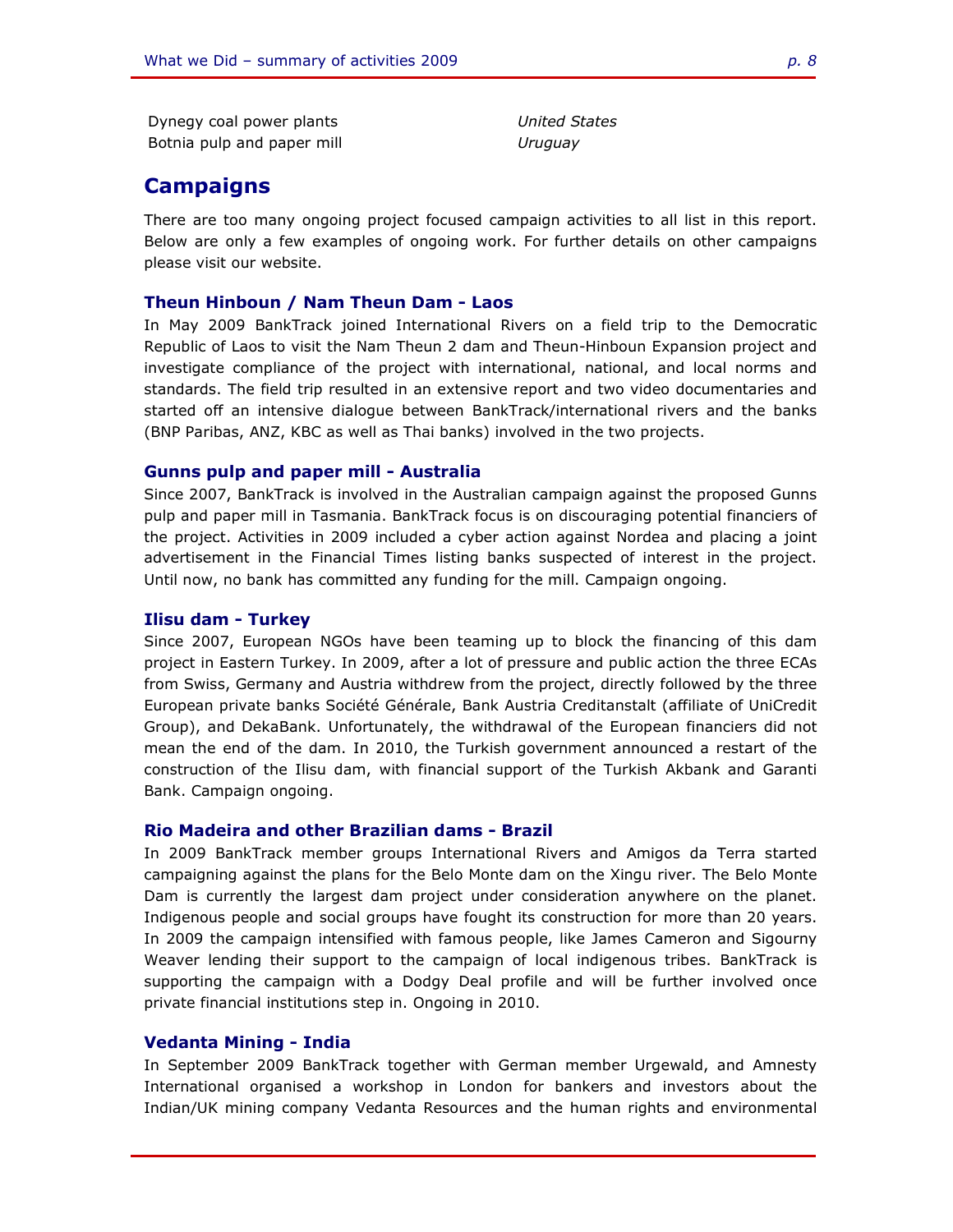impact of its operations. The workshop 'Vedanta – A Reality Check' was attended by 8 private banks, and 5 institutional investors, among them the Church of England which announced its withdrawal from the company afterwards. In 2010 the campaign is ongoing with a focus on shareholder activism.

#### **Canadian tar sands - Canada**

A number of BankTrack member groups have focused on the financing of tar sand exploration in Canada and Congo. BankTrack considers tar sand exploration a no go area for any bank wishing to be a sustainable. RAN has approached all Equator banks – potentially- involved in the business to point out the incompatibility with the sustainability commitment expressed in the EPs. RAN also pressured Canadian banks on their role in the business. CRBM of Italy meanwhile mapped out potential dangers of tar sand exploration in Congo, warning any potential investor to stay out of the business.

#### **Shwe gas pipeline project – Myanmar**

In 2009 BankTrack supported the independent Thai NGO Arakan Oil Watch (AOW) on the involvement of commercial banks in the oil and gas sector in Arakan and the rest of Myanmar. The information resulting from the research formed the basis for a campaign against the Block M project. In 2010, AOW plans to start pressuring China ExIm Bank in corporation with BankTrack.

# 3. Focus programmes

BankTrack member groups cooperate on a number of joint work programmes on topics with a strong relevance for sustainable banking, Such focus programmes are conducted by working groups, with additional support from the secretariat. In 2009 we focused on the following issues:

#### **Financial crisis**

f

All throughout 2009, our work on promoting sustainable banking was overshadowed by the dramatic state of the banking sector itself. Already in November 2008, BankTrack launched the 'Escorial declaration on the financial crisis', which summarised the view of BankTrack on what was needed to adequately deal with the crisis. The Declaration has been translated into French, Spanish, Italian and Portuguese.<sup>6</sup>

Throughout the year, BankTrack member groups were involved in debates and activities aimed at strengthening bank regulation on the national level. For example, in the Netherlands BankTrack took part in the NGO working Group monitoring the Dutch banking sector, including the nationalised banks ABN AMRO and Fortis; in the United Kingdom, our UK member Platform vigorously campaigned on incorporating sustainability obligations for the Nationalised Royal bank of Scotland; in Spain our member group SETEM launched several critical publications and a website on the causes of the financial crisis and the need

<sup>6</sup> See: http://www.banktrack.org/show/focus/banking\_crisis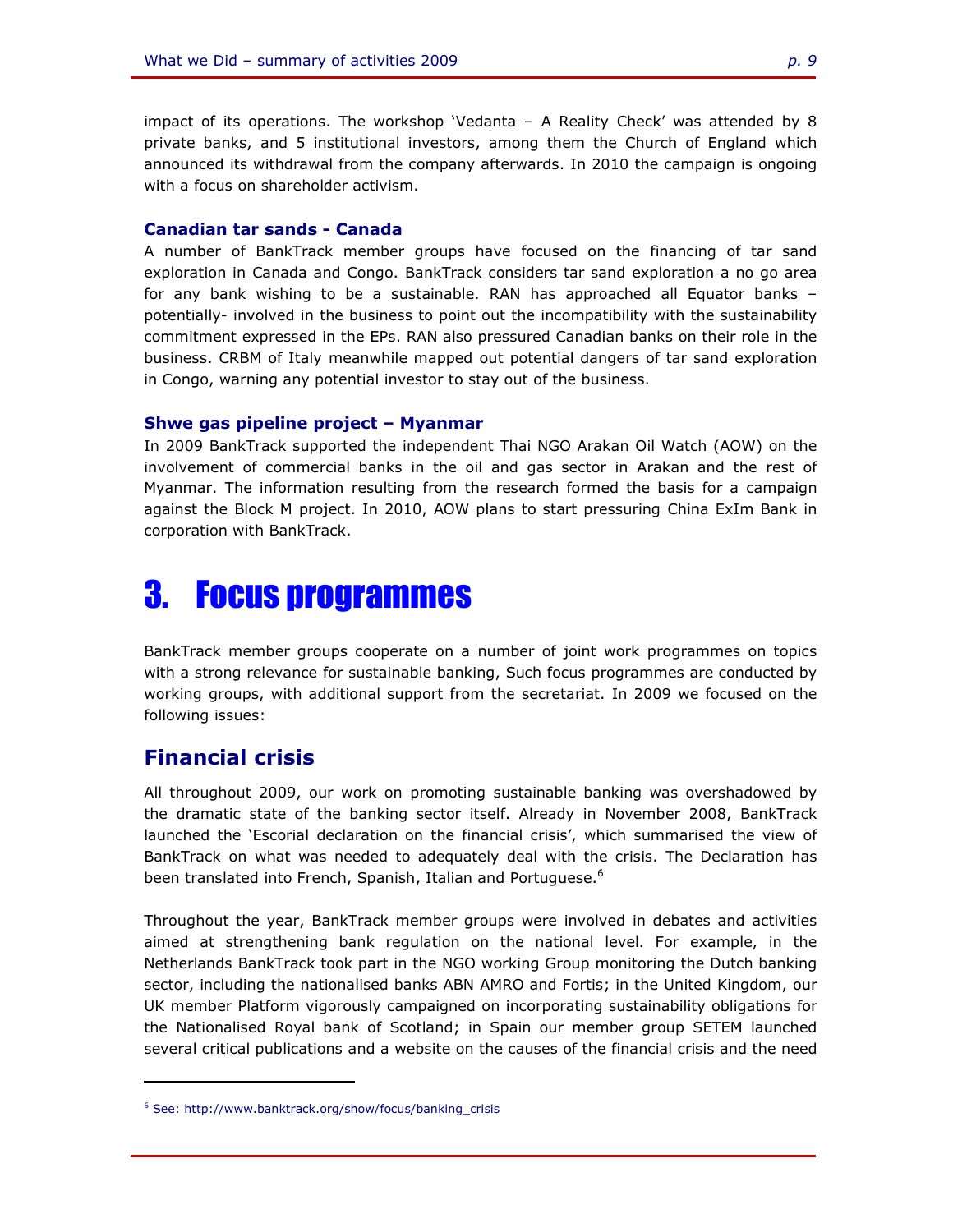for ethical banking; in Germany, member Urgewald met with German banks to discuss the financial crisis and consequences for sustainable banking while in Belgium, Netwerk Vlaanderen focused on the government with critical demands on state support for Belgium banks. All member activities were extensively discussed in the working group. In addition to this:

- In January, BankTrack joined the pan European civil society meeting on the financial crisis in Paris, assisting in development of a civil society view on the need for stringent bank regulation.
- In March, BankTrack submitted a contribution to the UN commission on bank reform (The Stiglitz commission) $<sup>7</sup>$ </sup>
- Also in March, BankTrack joined a broad NGO initiative focused on the role of tax havens within the financial system. BankTrack supported the 'invasion of Jersey'; a conference and exposure tour on the island.
- In April, BankTrack submitted a contribution to a consultation of the European commission on bank regulation.<sup>8</sup>
- In April, BankTrack submitted a contribution to the Basel Committee on elements for a new version of the Basel Accord.<sup>9</sup>

### **Banks, energy and climate**

The climate summit in Copenhagen in December 2009 was not directly focused on the role of commercial banks in combating climate change. However, it provided a good opportunity for BankTrack to expose the role of banks in financing activities that cause climate change (such as fossil fuel extraction and fossil fuel based power generation), thereby increasing the pressure on banks to redirect their investments towards activities that help the transition to a low carbon economy. In 2009, the working group did the following:

- In February 2009, BankTrack released the paper "Meek Principles for a Tough Climate; why the Carbon Principles and Climate principles Will not stop the melting of the ice" The paper is a critical analysis of two initiatives within the banking sector on the responsibility of banks in combating climate change.<sup>10</sup>
- In April 2009, BankTrack organized a strategy meeting in Washington DC for NGOs that focus on banks and climate. During that meeting, decided to include a critical

8

9

<sup>-</sup>7

http://www.banktrack.org/download/banktrack\_submission\_to\_the\_stiglitz\_commission/090212\_banktrack\_sub mission\_to\_the\_stiglitz\_commission.pdf

http://www.banktrack.org/download/comments\_for\_consultation\_by\_ec\_dg\_internal\_markets\_on\_financial\_mark et\_supervision/090410\_submission\_to\_the\_consultation\_on\_financial\_market\_supervision\_of\_european.pdf

http://www.banktrack.org/download/letter\_to\_basel\_committee\_on\_consultations/090306\_letter\_to\_basel\_com mittee.pdf

<sup>10</sup>

http://www.banktrack.org/download/meek\_principles\_for\_a\_tough\_climate\_why\_the\_climate\_and\_carbon\_princi ples\_will\_not\_stop\_the\_melting\_of\_the\_ice/090329\_meek\_principles\_for\_a\_tough\_climate.pdf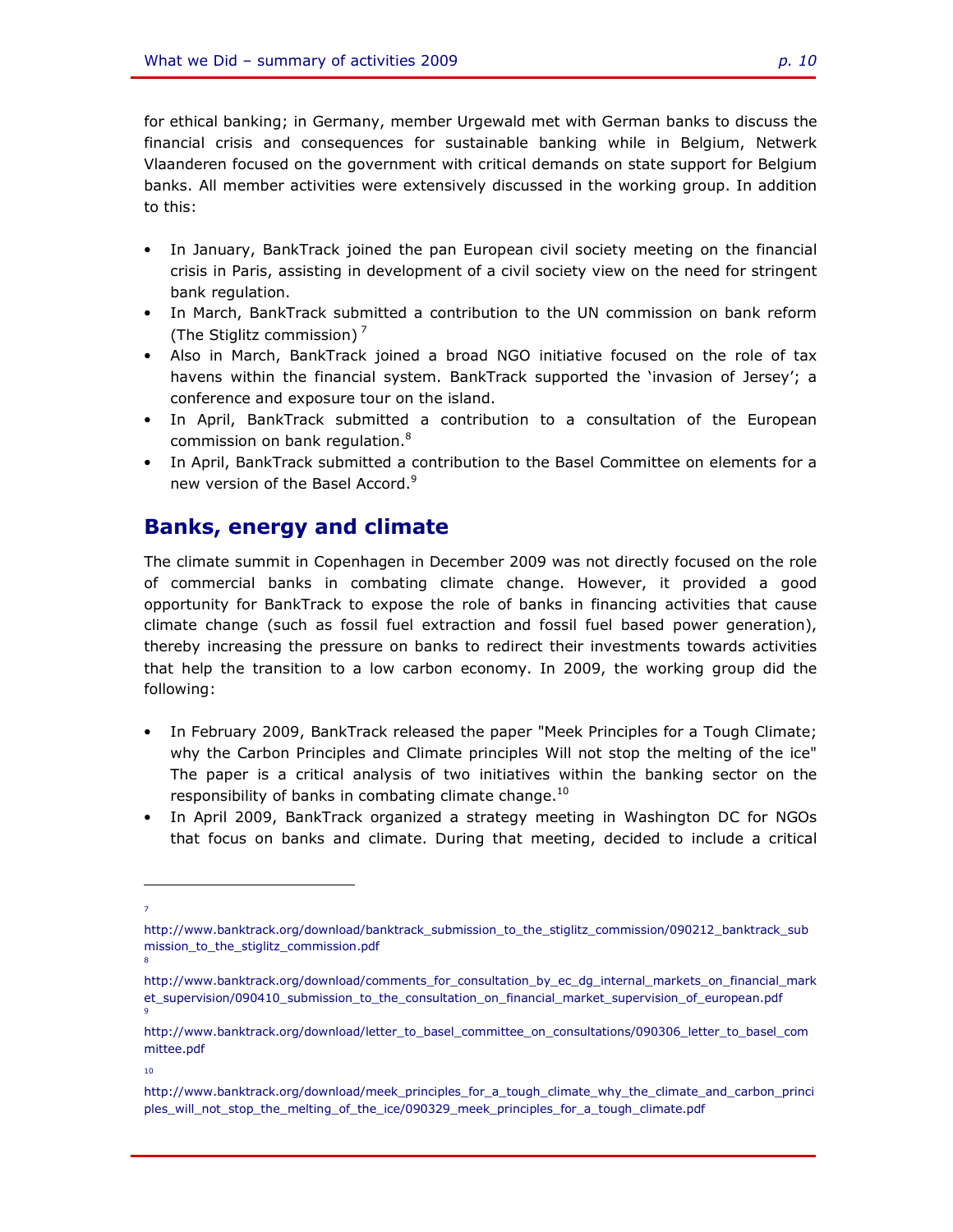monitoring role of banks in Carbon Trading, now considered by BankTrack a false solution to the climate problem.

- Also in Washington, BankTrack met with the Equator banks on the latest state of play of the Equator Principles. One part of the meeting was devoted to the failure of the Equator Principles to adequately respond to climate change as a business risk.
- In September, a BankTrack delegation participated in the global strategy meeting on the financing of a new climate agreement in Bangkok, Thailand. The aim of the participation was to raise awareness of the role of the private sector in financing climate change
- After a long consultation with members and other partners BankTrack in December 2009 released a revised version of the position paper "A challenging climate, what banks must do to combat climate change'. The paper was distributed at the Copenhagen climate summit and sent to all our bank contacts.
- In December, a BankTrack delegation attended the climate summit in Copenhagen. BankTrack members were speakers at several civil society forums , focusing on role of private banks in the financing of climate change.
- Throughout the year, BankTrack, through member groups, provided solicited and unsolicited comments on the draft climate policy of the following banks: Bank of America and Citi (funding of mountaintop removal coal mining and tar sands), Dexia (climate) RBC, ING and other banks (funding tar sands) Rabobank (operational oil and gas extraction), WestLB (financing of coal plants), RBS (climate), Unicredit (climate).
- As part of the Close the Gap investigation BankTrack assessed the quality of the climate policies of 49 banks.

### **Nuclear banks? No thanks!**



Already in 2008, BankTrack agreed with a number of partners to start a public pressure campaign on banks involved in the financing of the nuclear sector. BankTrack considers the re-emergence of nuclear power as a dangerous threat to people and the planet and a false solution to the climate crisis.

Unfortunately, the preparations of this campaign took much longer than anticipated. It took all of 2009 to adequately research the involvement of banks in the

sector and to design a website that can be the base of this public pressure campaign. Due to technical setbacks the site, www.nuclearbanks.org, was finally launched in April 2010 only. Meanwhile, individual member groups exerted pressure on banks that considered getting involved in nuclear power projects in Central-Eastern Europe (Mochovce, Belene).

### **Banks and human rights**

The working group on banks and human rights aimed at influencing human rights policies of individual banks. Also, the working group focused on the UN process to the responsibility of the private sector to respect and promote human rights (the business and human rights framework), the so called Ruggie process. The working group has undertaken the following activities: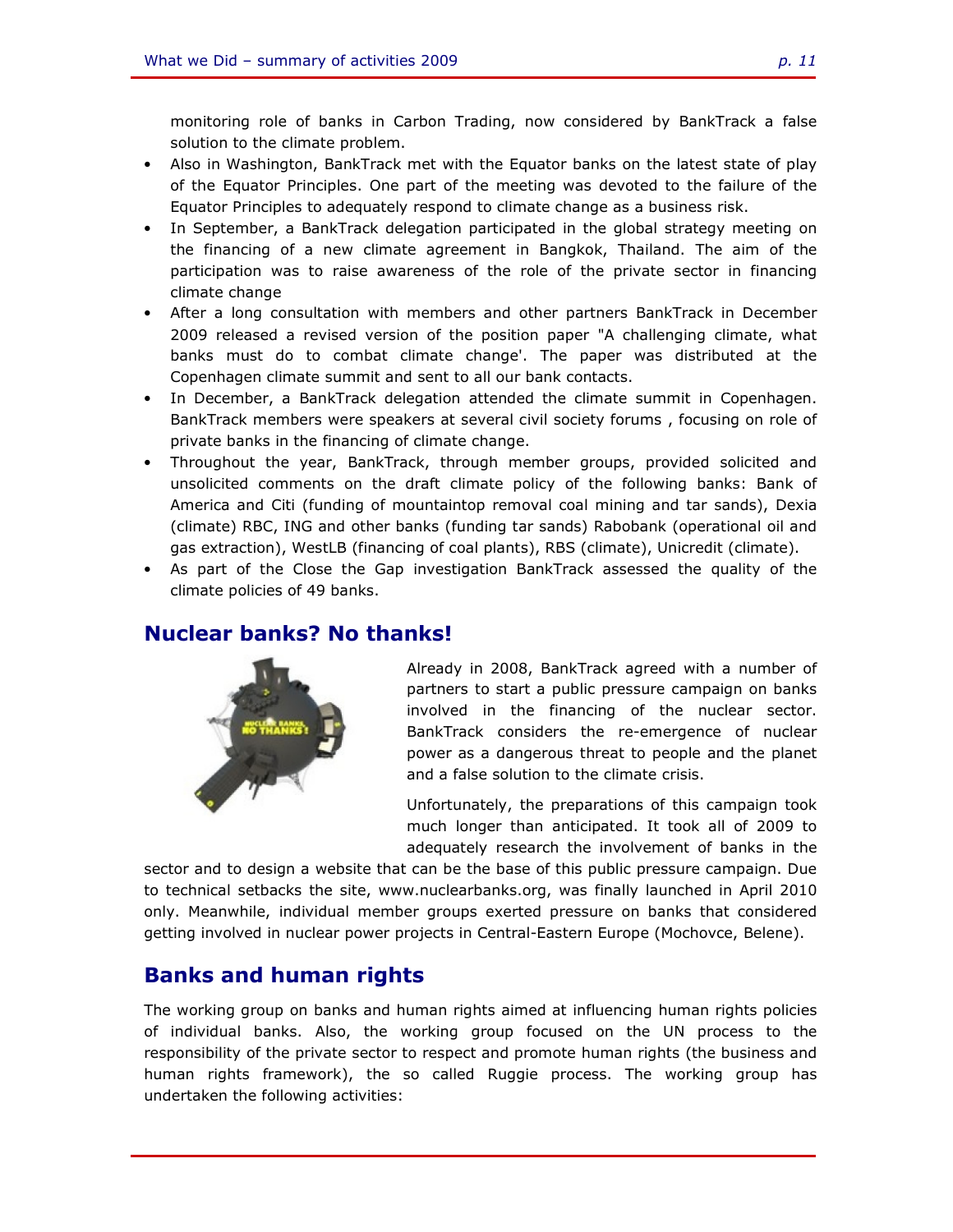- As part of the Close the Gap research BankTrack assessed the quality of policies of 49 banks in relation to human rights, indigenous peoples and labour rights. The results can be found in the report itself and on the BankTrack website $11$
- In October 2009, Bank Track participated in Geneva in the UN consultation on how to operationalize the business and human rights' framework.<sup>12</sup>
- In 2009, BankTrack members published a number of reports on issues related to banks and human rights. This includes the report of Global Witness 'undue diligence, how banks do business with corrupt regimes and the report of City Network's Worldwide Investments in Cluster Munitions".<sup>13</sup> The secretariat contributed to internal consultation and external dissemination of these reports.
- The working group contributed to the development of www.banksecrets.org; a critical site on the human rights impact of activities of large banks based in the European Union.

# 4. Member activities

BankTrack is first and foremost a network shaped by the plans and activities of its members and partners in their own countries, with the network broadcasting these efforts to a worldwide audience. This is a brief overview of what they have been up to in 2009:

**Amazon Watch (USA)** joined the BankTrack network in 2009. Amongst many other things, it has campaigned against the Rio Madeira dams in Brazil, this in close cooperation with our member Amigos da Terra Amazonia Brasileira.

**Amigos da Terra Amazonia Brasileira (Brazil)** monitored the sustainability policies of Brazilian banks and campaigned on stopping the financing of a number of high impact projects in the Brazilian Amazon.

**Berne Declaration (Switzerland) (BD)** continuously monitored the Swiss banks UBS and Credit Suisse to bring to the public attention cases of the financial involvement of Swiss banks in unsustainable industries. As an example BD campaigned against the financing of the Indonesian palm oil giant Golden Agri Resources (part of the Sinar Mas Group). The activities of this company lead to deforestation and loss of critical orang utang habitat, dramatically increased greenhouse gas emissions due to the reduced water tables of peat soils as well as conflicts with local communities. As one concrete consequence of our activities Credit Suisse signalled that they are planning to change their policies on palm oil A second priority was 'banks and human rights', which after long preparation period led to the launch of a website on Swiss banks and Human rights in early 2010.

**CounterCurrent/GegenStroemung (Germany)** continued to campaign against the Ilisu dam project in Turkey. Partly as a result of the campaign efforts of NGOs, the export credit agencies from Germany, Austria and Switzerland as well as the private banks Bank Austria / UniCredit, DekaBank and Société Générale withdrew from the project.

-

 $11$  See http://www.banktrack.org/show/focus/close\_the\_gap

<sup>&</sup>lt;sup>12</sup> http://www.banktrack.org/download/banking\_it\_right/091001submission\_ohchr\_banktrack.pdf

<sup>&</sup>lt;sup>13</sup> http://www.banktrack.org/show/focus/banks\_and\_human\_rights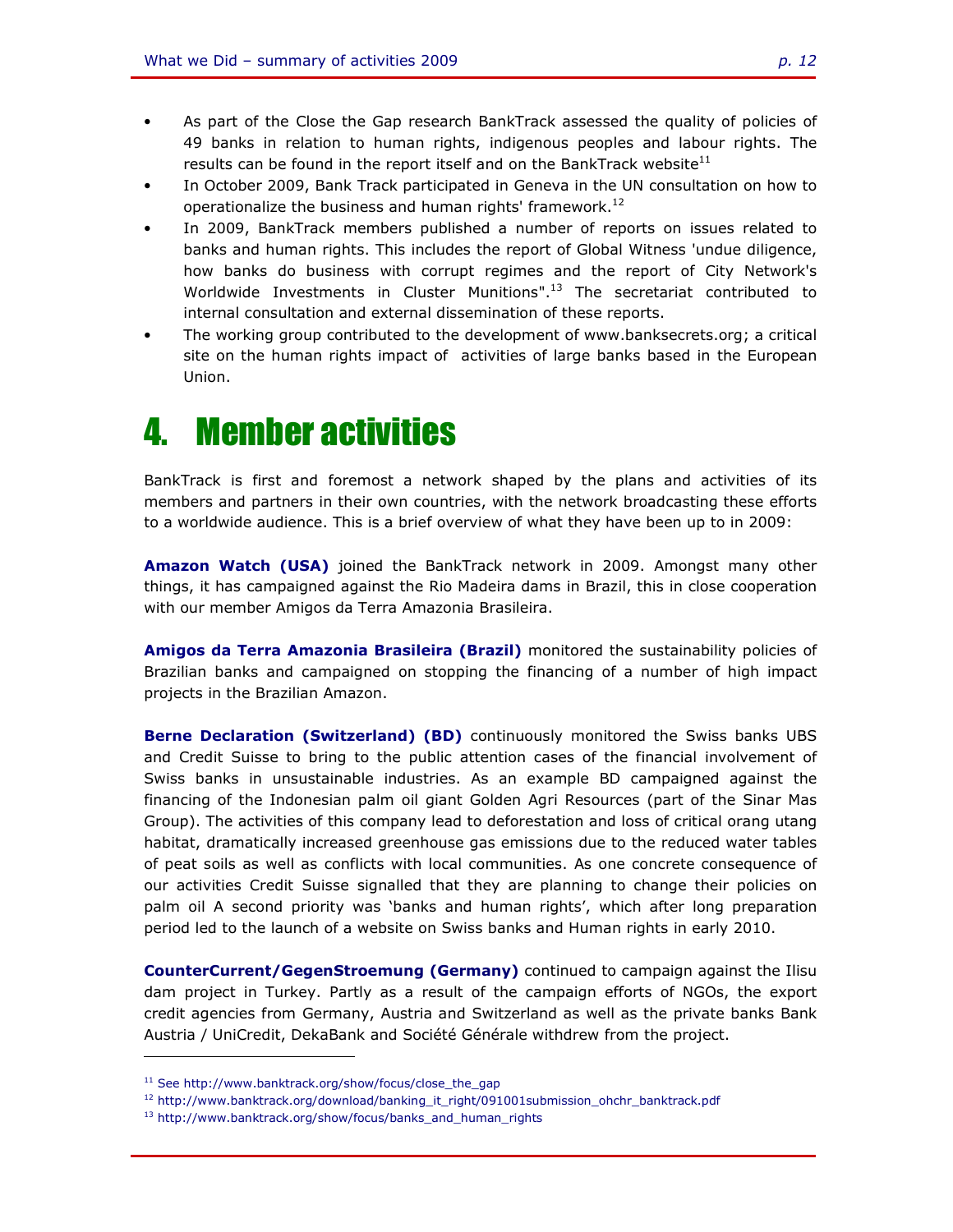**CRBM (Italy)** continued to campaign against policies and practice of Italian banks, Unicredit and Intesa Sanpaolo. the two main banking groups in Italy, focusing both on their policy and guidelines as well as specific projects, like the involvement of Unicredit in the Ilisu dam project, in Turkey. CRBM also participates in numerous Italian CSO network and the debate on the reform of the financial system, with a particular attention on private banks (G20, Basel Committee and others) and financial markets, with a special focus on new instruments and issues, such as, the role of private equity funds, and the impacts of land grabbing.

**Friends of the Earth (US)** primarily focused on advocacy to Chinese banks. This included assistance to international communities with their campaigns on Chinese bank financed resource projects, raising issues of Chinese overseas investments directly with China Export-Import Bank, and educating Chinese NGOs about financial advocacy for their domestic campaigns on Chinese banks.

**Greenpeace International** was the driving force behind the 'nuclear banks, no thanks' campaign of BankTrack. After many delays this led to launch of the campaign website on nuclear banks early 2010.

**Green watershed (China)** coordinated nine Chinese NGOs in investigation and selection of candidate of Green Bank Innovation Award (2008) and published an Environmental Report on Chinese Banks (2009). It also organized in collaboration with international partners two workshops for Chinese NGOs on bank campaigning. Over 50 NGOs participated in training workshop.

**International Rivers (United States)** focused on financing of large dams, with campaigns against, amongst others, the Theun-Hinboun Expansion Project in Laos, the HidroAysén dam in Chilean Patagonia and the Rio Madeira and Belo Monte dams in Brazil. IRN also launched a research paper about Thailand's banking sector.

**International Accountability Project (United States)** joined BankTrack in 2009. IAP waged a campaign against the Phulbari mine, Bangladesh. IAP also initiated work with a group of indigenous communities in the Peruvian Amazon that have been impacted by oil spills from a pipeline financed by the World Bank's IFC and a number of private financiers. IAP took the lead in organizing around the review of the IFC's Performance Standards and ensures that BankTrack members remain involved in the review process.

**Les Amis de la Terre (France)** started to work on the involvement of French banks in tax havens and carbon trading. They also co-launched the Bank secrets website on banks and human rights and worked with French banks on their climate policies and their involvement in the nuclear sector.

**Mineral Policy Institute (Australia)** focused on mining projects in Africa and the Pacific. MPI has engaged with Australian banks and other finance institutions on projects in Indonesia, Africa, PNG and Australia.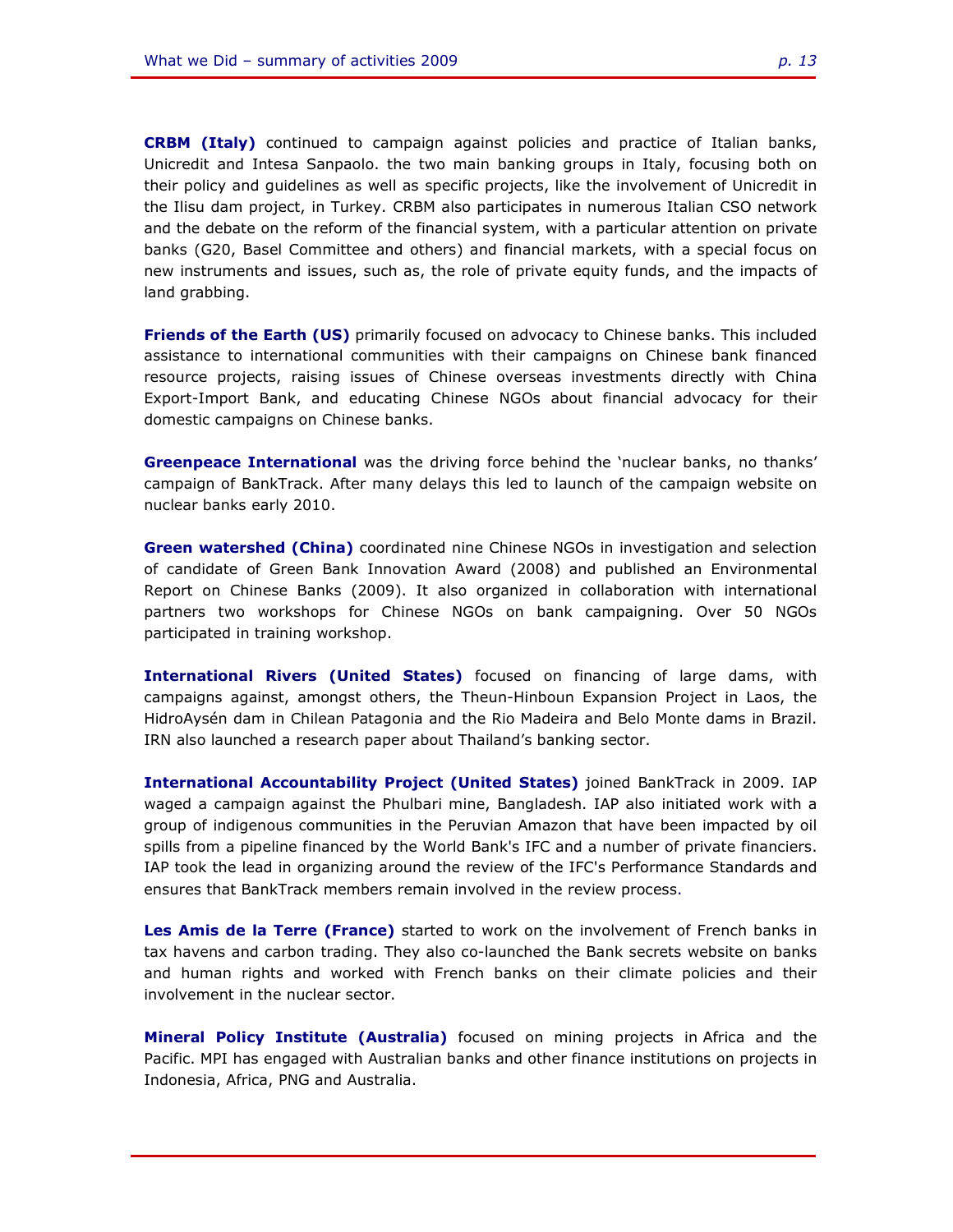**Netwerk Vlaanderen (Belgium)** took the lead in developing a website about European banks and their dodgy investments. This was a joined project by six European BankTrack members, coordinated by Netwerk Vlaanderen. In October 2009, Netwerk Vlaanderen also presented a report on banks and cluster munitions.

**Platform (United Kingdom)** has continued to draw attention to the role of the Royal Bank of Scotland as the UK bank most heavily involved in financing fossil fuel projects around the world. Platform promoted the idea of using the public investment in the bank to transform it into a financial institution that could promote investment in the low carbon economy, to become the 'Royal Bank of Sustainability.

**Rainforest Action Network (United States)** has succeeded in their goal of making the tar sands campaign a top priority for the CEO of RBC. RAN also campaigned against the major funders of mountaintop removal coal mining. Several banks (credit Suisse, citi) have responded positively to this campaign. RAN is also monitoring the implementation and impacts of the Carbon Principles.

**Setem (Spain)** launched the campaign, 'ERROR104, ERROR IN THE SYSTEM' to demand that the Spanish president would promote real change in the financial system. The campaign included special events, developing an interactive video, a customized video game, as well as a publishing a Guide on Ethical Saving. SETEM campaigned against BBVA and Santander for involvement in South- American dam projects and co-launched the website www.banksecrets.org. SETEM has actively supported FIARE, an ethical bank initiative in partnership with Banca Popolare Etica.

**SOMO (Netherlands)** wrote papers on financial liberalisation and financial reforms, in close cooperation with Southern partners. In addition, SOMO conducted research on the financial involvement of large banks and their investments in shares of controversial companies. SOMO also continued to monitor Dutch financial institutions such as ING, Atradius and Aegon.

**The Wilderness society (Australia)** continued to lead the worldwide campaign against the Gunns paper mill, until now succeeding in preventing funding for the project.

**Urgewald (Germany)** monitors German banks, with a focus on Deutsche bank, and participated actively in the nuclear banks campaign. Urgewald also convenes twice yearly roundtables of banks and NGOs on sustainability issues

**WISE (Netherlands)** supported the nuclear banks campaign and coordinated a project on the -financing of- uranium mining in Africa.

# 5. Network development

A network like BankTrack that is focusing on a sector that is changing so rapidly as the banking sector requires constant maintenance and training. Within this work pillar we group all activities aimed at becoming a better, stronger, bigger and more effective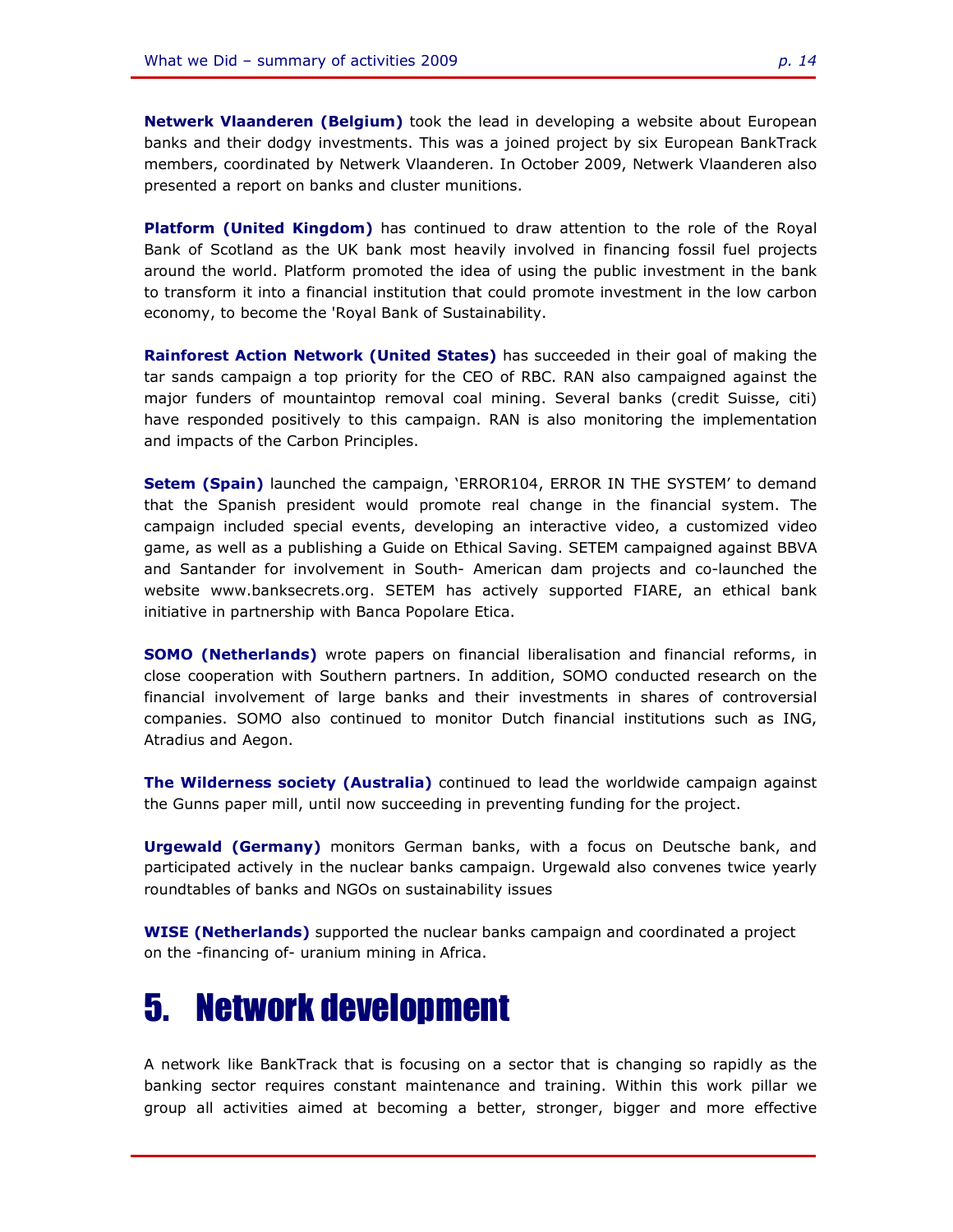network, and to share our knowledge and experience with as many working partners as possible.

### **Membership**

In 2009, BankTrack consisted of 18 members and 12 partners, an increase of three compared to 2008 (indicated with \* below). The majority of members is based in Northern industrialised countries, reflecting the presence of the banks we target, but the secretariat is making an effort to further diversify our membership base in 2010.

#### **members**

- 1. Amigos da Terra Amazonia Brasileira Brazil
- 2. Berne Declaration Switzerland
- 3. CRBM Italy
- 4. CEDHA Argentina
- 5. Friends of the Earth United States
- 6. Green Watershed China\*
- 7. International Rivers United States
- 8. Les Amis de la Terre France
- 9. Milieudefensie, FoE Netherlands
- 10. Mineral Policy Institute Australia
- 11. Netwerk Vlaanderen Belgium
- 12. Pacific Environment United States
- 13. Platform United Kingdom
- 14. Rainforest Action Network United States
- 15. SETEM Spain
- 16. Urgewald Germany
- 17. WEED Germany
- 18. WWF-UK United Kingdom

#### **partners**:

- 1. Amazon Watch United States\*
- 2. Cornerhouse United Kingdom
- 3. Friends of the Earth Europe
- 4. Friends of the Earth Japan
- 5. Gegenstroemung Germany
- 6. Global Witness United Kingdom
- 7. Greenpeace International
- 8. International Accountability project United States\*
- 9. Profundo Netherlands
- 10. SOMO Netherlands
- 11. WISE Netherlands
- 12. World Resources Institute United States

### **Secretariat**

The BankTrack secretariat in Nijmegen is the central coordination body of the network. In February 2009, a fire broke out in the building in which the secretariat is situated. No one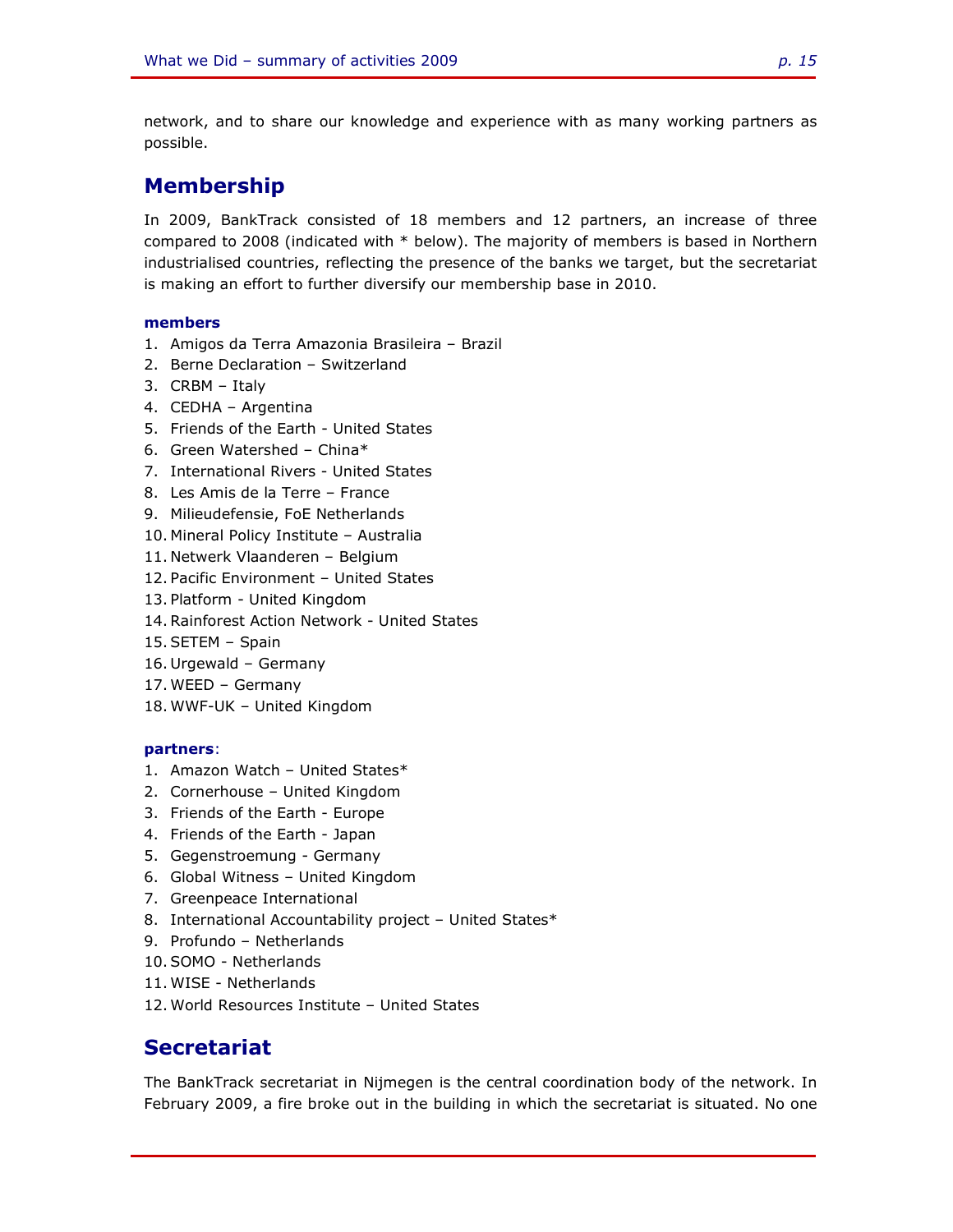was hurt but the fire left the office completely covered under black soot and it took close to two months before we could operate again. Apart from this incident, the secretariat functioned well with a new office team to take care of all the daily tasks. In 2009, the secretariat staff consisted of:

- Johan Frijns, Coordinator (1 fte)
- Jora Wolterink, Research and communication officer (.88 fte)
- Sonja Willems, campaigns officer (.88 fte)
- Raymon van Vught, web assistant (.22 fte)
- Roel van den Bosch, financial manager (.17 fte)
- Bart Bruil, website design, layout (freelance)

Total staff capacity of the secretariat corresponds to 3,15 full time equivalent.

### **Steering committee**

The steering committee oversees the development of the network and the work of the secretariat. Within the steering committee, three members form the board of the BankTrack foundation, the legal entity that is behind the network and secretariat. A new steering committee was elected at our strategy meeting in November 2008 and served all through 2009:

- Andrea Baranes (CRBM, Italy) (board member)
- Andreas Missbach (Berne Declaration, Switzerland) (board member)
- Becky Tarbotton (Rainforest Action Network, US)
- Michelle Chan (Friends of the Earth US) (chair of the board)
- Roland Widmer (AdT Amazonia Brasileira, Brazil)

#### **Gender programme**

In 2008, BankTrack engaged with Washington based Genderaction to ensure that gender issues are adequately incorporated in both our work output and our internal organisation. Gender action conducted a gender scan for BankTrack, the results of which were used to develop a gender action plan. This plan is now being implemented throughout the network.

# 6. Output

## **Publications**

f

In 2009 BankTrack released the following publications:<sup>14</sup>

• 'Meek Principles for a tough climate; why the Climate and the Carbon Principles will not stop the melting of the ice' –discussion paper on the Carbon and the Climate principles-

 $14$  All publications can be found on: http://www.banktrack.org/show/pages/publications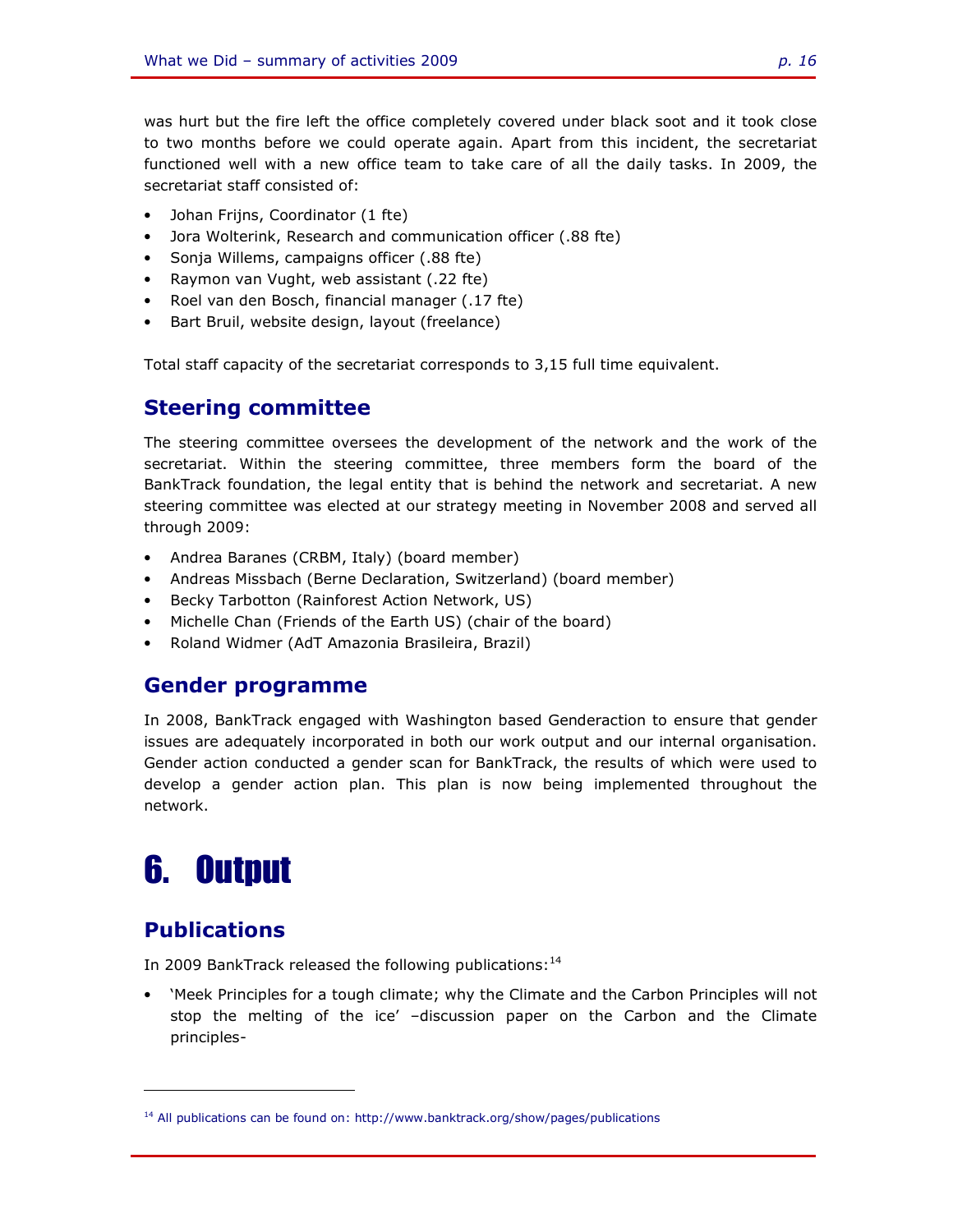- 'Submission to the OHCHR Consultation'- on human rights, together with the Berne Declaration
- 'A challenging climate 2.0, what banks must do to combat climate change- updated position paper.

Our flagship report 'Close the Gap' was planned for publication for 2009 but the release was delayed until early 2010. In addition to publications under the network name, our members produced dozens of additional publications, often co-sponsored by BankTrack. The full overview can be found on the publications page of the BankTrack site.<sup>15</sup>

### **Website**

For many external observes, BankTrack *is* our website. In 2009 we further developed our website into a much valued source of information and an online meeting/work place for our members. amongst other things we implemented the following (figures April 2010):

- The bank profiles section has been restyled: we have 56 banks profiled at the website. These profiles provide information about banks' policies and practices (how they are involved in Dodgy Deals).
- The Dodgy Deal section has expanded: there are 39 dodgy deals online, of which 28 are active files.
- We designed a new company section at the website; this now features 13 profiles of controversial companies.
- We have tailor- made logins for different groups of individuals at the website; members/partners, external working partners and bankers, all user groups can edit defined parte of the website. The logins are well used.
- We introduced e-campaigning tools like petition or action letter, further strengthening our campaign capacity.
- We expanded the news section on the website
- We link the website to twitter, Facebook, Wikipedia and Youtube. Our twitter page currently has 170 followers, ranging from corporate citizens to interested individuals and journalists. Our Facebook page has 115 'fans'.

The website is under continuous development, with support of Easymind web design. The average number of unique visitors a day is 300-400 (April 2010). The average number of page views a day is 900. Visitors are mostly interested in our dodgy deal pages.

### **Email lists**

f

BankTrack maintains a large number of discussion and outreach lists that we use to target our key audiences of bankers, analysts, media and fellow NGOs. The most important lists are:

• *BankTrack-info* is an open information list providing overall information on the private financial sector to NGOs and individuals. 487 subscribers (April 2009)

<sup>15</sup> See: http://www.banktrack.org/show/pages/publications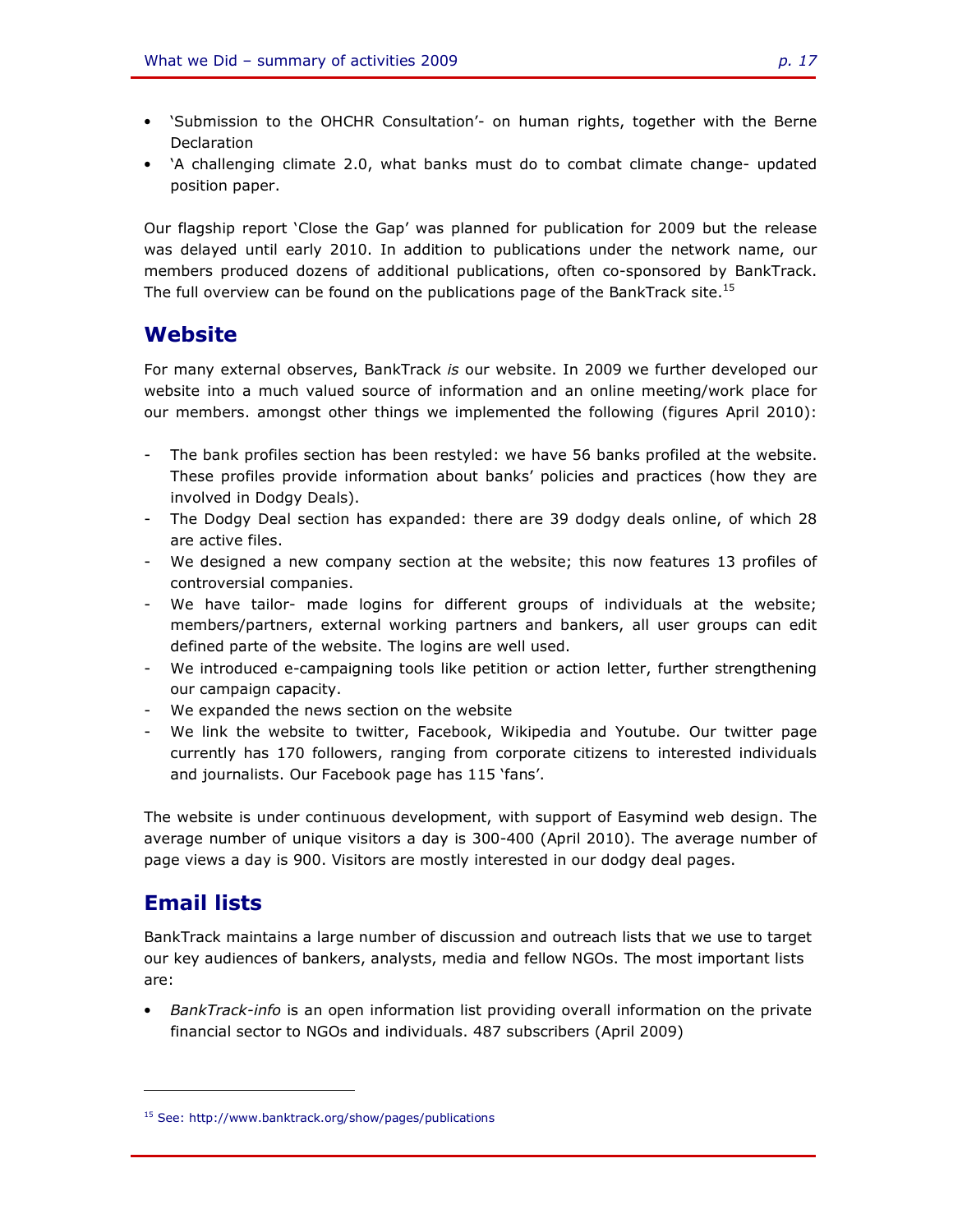- *BankTrack-members* is the internal discussion list for BankTrack members to freely debate strategies and campaign plans. 83 subscribers (April 2009)
- *BankTrack-news bankers* is the announcement list for members of the private financial sector that wish to be informed about BankTrack activities. 1230 subscribers (April 2009)
- *BankTrack news analysts* is the announcement list for analysts, researchers and consultants that wish to be informed about BankTrack activities: 312 (April 2009)
- *BankTrack-press* is the list for media. 630 subscribers (April 2009)

In 2009, BankTrack issued a total of 65 press releases, an average of nearly 6 per month.

### **Meetings, trainings, outreach**

Throughout 2009, BankTrack representatives took part in many events, meetings, conferences, trainings and consultations related to sustainable banking. The list of such events with BankTrack involvement is very long, so here is a only *non complete* overview:

- January, Paris: BankTrack members attend European civil society meeting on financial crisis to align positions on bank
- January, Dalfsen, the Netherlands: BankTrack coordinator provided training to Greenpeace campaigners.
- February, Düsseldorf: BankTrack coordinator met with gas company Nordstream on NGO position on the project
- February, RAN gave presentation on bank finance campaigning to University of California-Berkeley Haas School of Business
- February, Brussels: BankTrack joined European network meeting on climate change
- March, Jersey: BankTrackers joined invasion of Jersey and spoke at forum on role of tax havens
- March, Linz: presentation BankTrack on European strategy meeting on financing the nuclear industry.
- April, Amsterdam: BankTrack presentation at meeting with Dutch NGOs on financial crisis
- May, Washington: BankTrack climate strategy meeting with network members
- May, Washington: meeting of BankTrack member groups with Equator Banks (60 participants)
- June, New York: Michelle Chan of FoE US spoke about Chinese overseas investments at the Social Investment Forum's annual symposium.
- June Sao Paulo Roland of FoE Amazonia was panelist at the Febraban (Brazilian Federation of Banks) Seminar on sustainable finance
- June, London: BankTrack meet with the Climate group to discuss the Climate principles
- July, London: BankTrack presented 'the Royal Bank of Sustainability' concept at the Sustainable Development Commission 'Breakthrough Ideas for the 21st Century' Event
- September, London: BankTrack and other NGOs organise meeting with Vedanta shareholders
- October, Istanbul: BankTrack participation in World Bank meeting plus IFC performance standards review meeting
- October, Bangkok: BankTrackers participate in meeting on climate finance.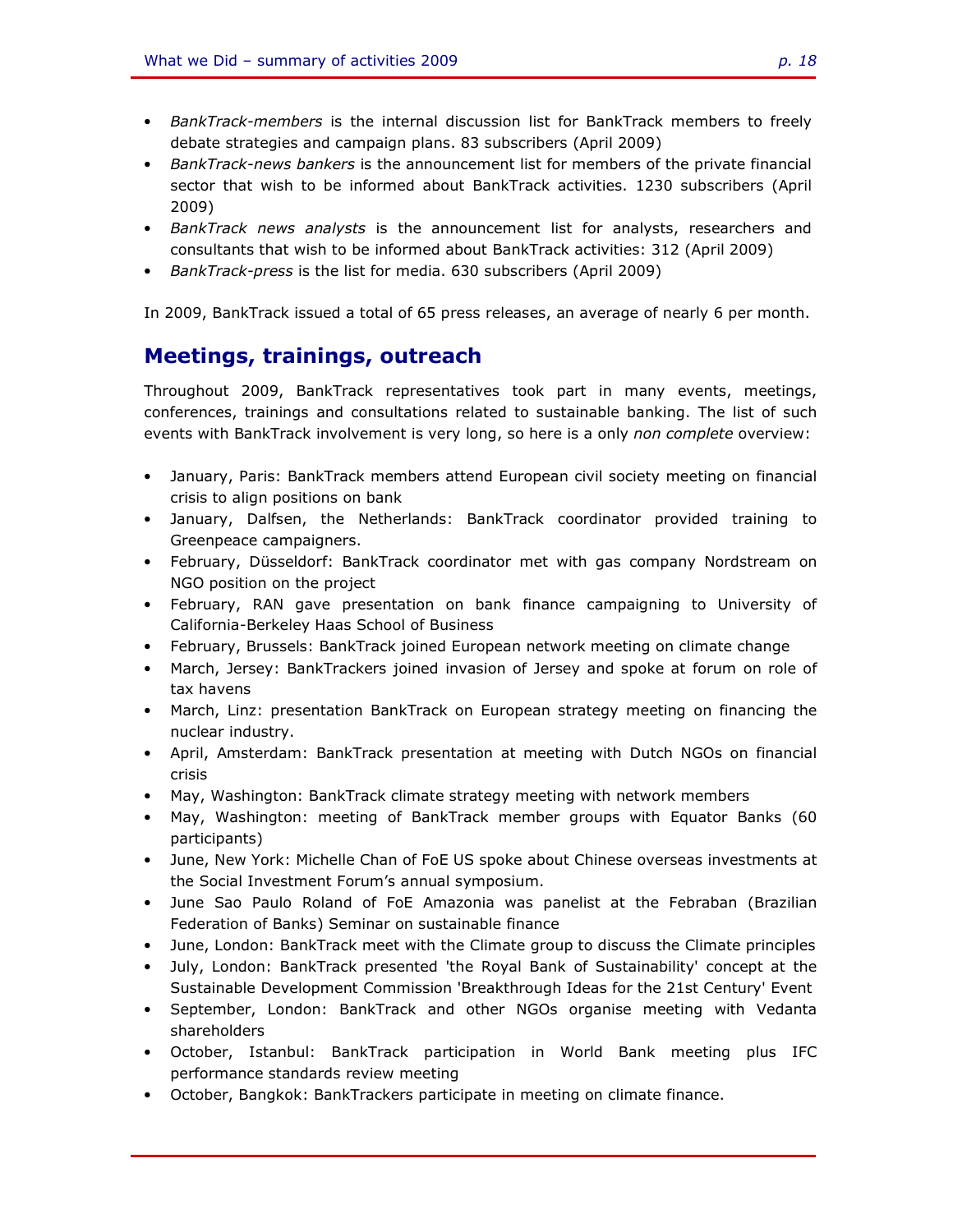- October, Geneva: Andreas Missbach of Berne Declaration presented a BankTrack submission to the Special Representative of the Secretary-General on the issue of human rights and transnational corporations and other business enterprises.
- October, Brussels: FoE Europe organised a conference on financing of extractive industries.
- October, London: Platform presented at New Economics Foundation event 'The Bigger Picture' on RBS Court Case.
- November, London, Platform spoke on 'Banks, Ethics and Sustainability' at the Ecumenical Council of Corporate Responsibility AGM.
- November, Budapest: BankTrack coordinator speaker at NGO meeting on ethical banking.
- November, Lille: BankTrack coordinator speaker at World Forum sustainability conference.
- November, London: Platform presented RBS court case at Bretton Woods 'Recovery to What?' Conference.
- December, Guangzhou and Chongqing China: BankTrack coordinator participates in training organised by Green Watershed for local NGO's and banks.
- December, Rio de Janeiro: Roland of FoE Amazonia spoke at Fundacao Getulho Vargas (leading business school) on banks and sustainability.
- December, Copenhagen; BankTrack delegation participated in Climate summit.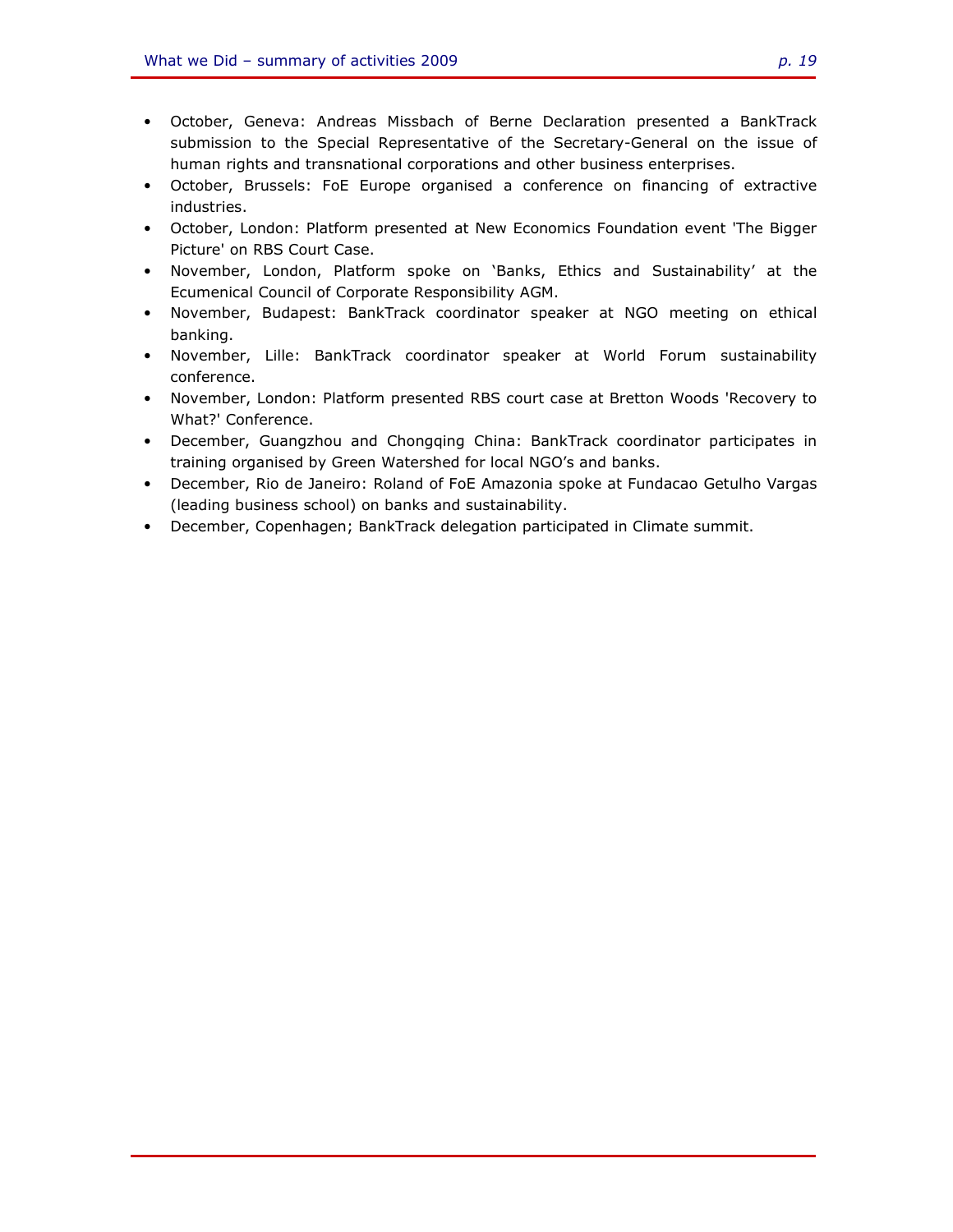# 7. Financial overview

This is a summary of our financial situation over 2009. The full, audited financial report over 2009 is available on our website.

### **Balance sheet**

|                              |       | <b>December 31, 2009</b> | <b>December 31, 2008</b> |         |
|------------------------------|-------|--------------------------|--------------------------|---------|
| <b>Current Assets</b>        |       |                          |                          |         |
| <b>Tangible fixed assets</b> |       |                          |                          |         |
| Furniture                    | 3.278 |                          | 2.599                    |         |
| Computers and software       | 5.323 |                          | 1.213                    |         |
|                              |       | 8.601                    |                          | 3.812   |
| <b>Claims</b>                |       |                          |                          |         |
| Deposits                     | 2.300 |                          | 2.300                    |         |
| Paid in advance              | 812   |                          | 54                       |         |
| Accounts receivable          | 3.830 |                          | 10.138                   |         |
|                              |       | 6.942                    |                          | 12.492  |
| <b>Cash at banks</b>         |       | 156.987                  |                          | 123.802 |
|                              |       | 172.530                  |                          | 140.105 |
|                              |       |                          |                          |         |

|                                       |        | <b>December 31, 2009</b> |        | <b>December 31, 2008</b> |
|---------------------------------------|--------|--------------------------|--------|--------------------------|
| <b>Current Liabilities</b>            |        |                          |        |                          |
| <b>General reserve account</b>        |        |                          |        |                          |
| Reserve value at January 1            | 47.813 |                          | 20.211 |                          |
| Balance financial year                | 16.957 |                          | 27.602 |                          |
|                                       |        | 64.769                   |        | 47.813                   |
| <b>Projects reserve account</b>       |        |                          |        |                          |
| Reservations unfinished projects      | 3.750  |                          | 4.000  |                          |
| Reservations long term income         | 73.979 |                          | 27.558 |                          |
|                                       |        | 77.729                   |        | 31.558                   |
| <b>Accounts payable</b>               |        |                          |        |                          |
| Received in advance                   |        |                          | 47.250 |                          |
| Salaries, taxes, social contributions | 14.968 |                          | 9.607  |                          |
| Remaining accounts payable            | 15.064 |                          | 3.878  |                          |
|                                       |        | 30.031                   |        | 60.735                   |
|                                       |        | 172.530                  |        | 140.105                  |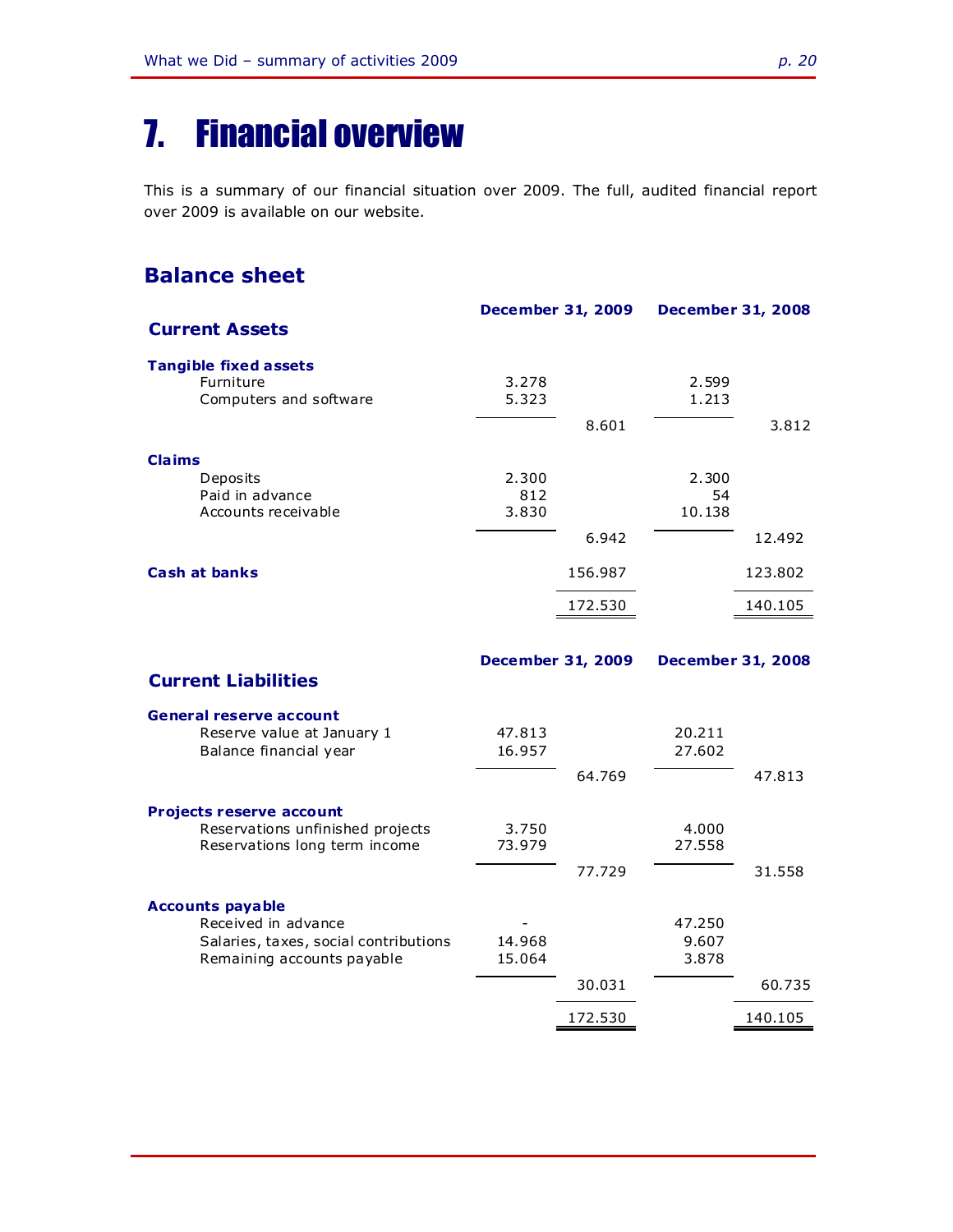# **Profit and loss account**

| <b>Income</b><br>Grants<br>285.623<br>225.816<br>3.947<br>Credit interest<br>4.724<br>Other contributions<br>10.895<br>19.929<br>Donations<br>1.337<br>3.735<br>302.580<br>253.427<br>Total income<br>302.580<br>253.427<br>2008<br>2009<br><b>Expenses</b><br>General<br>Personnel costs<br>160.800<br>128.707<br>Housing costs<br>9.343<br>10.957<br>Organisation costs<br>9.091<br>12.406<br>Administration costs<br>3.479<br>4.300<br>Depreciations<br>3.214<br>1.367<br>Network development<br>12.346<br>19.860<br>198.273<br>177.597<br><b>Project and Activity costs</b><br>Network and member support<br>2.209<br>Bankmonitoring and engagement<br>24.205<br>8.778<br>5.573<br>29.212<br>Campaign and community support<br>Gender project<br>2.765<br>31.987<br>40.755<br><b>Focus programmes</b><br>4.332<br>Banks, Climate and Energy<br>14.385<br>Nuclear Banks<br>6.834<br><b>Banking Crisis</b><br>764<br>Banks and Human Rights<br>3.380<br>3.141<br>China Bank project<br>30.000<br>55.363<br>7.473<br>285.623<br>Total expenses<br>225.825 |               | 2009   | 2008   |
|------------------------------------------------------------------------------------------------------------------------------------------------------------------------------------------------------------------------------------------------------------------------------------------------------------------------------------------------------------------------------------------------------------------------------------------------------------------------------------------------------------------------------------------------------------------------------------------------------------------------------------------------------------------------------------------------------------------------------------------------------------------------------------------------------------------------------------------------------------------------------------------------------------------------------------------------------------------------------------------------------------------------------------------------------------|---------------|--------|--------|
|                                                                                                                                                                                                                                                                                                                                                                                                                                                                                                                                                                                                                                                                                                                                                                                                                                                                                                                                                                                                                                                            |               |        |        |
|                                                                                                                                                                                                                                                                                                                                                                                                                                                                                                                                                                                                                                                                                                                                                                                                                                                                                                                                                                                                                                                            |               |        |        |
|                                                                                                                                                                                                                                                                                                                                                                                                                                                                                                                                                                                                                                                                                                                                                                                                                                                                                                                                                                                                                                                            |               |        |        |
|                                                                                                                                                                                                                                                                                                                                                                                                                                                                                                                                                                                                                                                                                                                                                                                                                                                                                                                                                                                                                                                            |               |        |        |
|                                                                                                                                                                                                                                                                                                                                                                                                                                                                                                                                                                                                                                                                                                                                                                                                                                                                                                                                                                                                                                                            |               |        |        |
|                                                                                                                                                                                                                                                                                                                                                                                                                                                                                                                                                                                                                                                                                                                                                                                                                                                                                                                                                                                                                                                            |               |        |        |
|                                                                                                                                                                                                                                                                                                                                                                                                                                                                                                                                                                                                                                                                                                                                                                                                                                                                                                                                                                                                                                                            |               |        |        |
|                                                                                                                                                                                                                                                                                                                                                                                                                                                                                                                                                                                                                                                                                                                                                                                                                                                                                                                                                                                                                                                            |               |        |        |
|                                                                                                                                                                                                                                                                                                                                                                                                                                                                                                                                                                                                                                                                                                                                                                                                                                                                                                                                                                                                                                                            |               |        |        |
|                                                                                                                                                                                                                                                                                                                                                                                                                                                                                                                                                                                                                                                                                                                                                                                                                                                                                                                                                                                                                                                            |               |        |        |
|                                                                                                                                                                                                                                                                                                                                                                                                                                                                                                                                                                                                                                                                                                                                                                                                                                                                                                                                                                                                                                                            |               |        |        |
|                                                                                                                                                                                                                                                                                                                                                                                                                                                                                                                                                                                                                                                                                                                                                                                                                                                                                                                                                                                                                                                            |               |        |        |
|                                                                                                                                                                                                                                                                                                                                                                                                                                                                                                                                                                                                                                                                                                                                                                                                                                                                                                                                                                                                                                                            |               |        |        |
|                                                                                                                                                                                                                                                                                                                                                                                                                                                                                                                                                                                                                                                                                                                                                                                                                                                                                                                                                                                                                                                            |               |        |        |
|                                                                                                                                                                                                                                                                                                                                                                                                                                                                                                                                                                                                                                                                                                                                                                                                                                                                                                                                                                                                                                                            |               |        |        |
|                                                                                                                                                                                                                                                                                                                                                                                                                                                                                                                                                                                                                                                                                                                                                                                                                                                                                                                                                                                                                                                            |               |        |        |
|                                                                                                                                                                                                                                                                                                                                                                                                                                                                                                                                                                                                                                                                                                                                                                                                                                                                                                                                                                                                                                                            |               |        |        |
|                                                                                                                                                                                                                                                                                                                                                                                                                                                                                                                                                                                                                                                                                                                                                                                                                                                                                                                                                                                                                                                            |               |        |        |
|                                                                                                                                                                                                                                                                                                                                                                                                                                                                                                                                                                                                                                                                                                                                                                                                                                                                                                                                                                                                                                                            |               |        |        |
|                                                                                                                                                                                                                                                                                                                                                                                                                                                                                                                                                                                                                                                                                                                                                                                                                                                                                                                                                                                                                                                            |               |        |        |
|                                                                                                                                                                                                                                                                                                                                                                                                                                                                                                                                                                                                                                                                                                                                                                                                                                                                                                                                                                                                                                                            |               |        |        |
|                                                                                                                                                                                                                                                                                                                                                                                                                                                                                                                                                                                                                                                                                                                                                                                                                                                                                                                                                                                                                                                            |               |        |        |
|                                                                                                                                                                                                                                                                                                                                                                                                                                                                                                                                                                                                                                                                                                                                                                                                                                                                                                                                                                                                                                                            |               |        |        |
|                                                                                                                                                                                                                                                                                                                                                                                                                                                                                                                                                                                                                                                                                                                                                                                                                                                                                                                                                                                                                                                            |               |        |        |
|                                                                                                                                                                                                                                                                                                                                                                                                                                                                                                                                                                                                                                                                                                                                                                                                                                                                                                                                                                                                                                                            |               |        |        |
|                                                                                                                                                                                                                                                                                                                                                                                                                                                                                                                                                                                                                                                                                                                                                                                                                                                                                                                                                                                                                                                            |               |        |        |
|                                                                                                                                                                                                                                                                                                                                                                                                                                                                                                                                                                                                                                                                                                                                                                                                                                                                                                                                                                                                                                                            |               |        |        |
|                                                                                                                                                                                                                                                                                                                                                                                                                                                                                                                                                                                                                                                                                                                                                                                                                                                                                                                                                                                                                                                            |               |        |        |
|                                                                                                                                                                                                                                                                                                                                                                                                                                                                                                                                                                                                                                                                                                                                                                                                                                                                                                                                                                                                                                                            |               |        |        |
|                                                                                                                                                                                                                                                                                                                                                                                                                                                                                                                                                                                                                                                                                                                                                                                                                                                                                                                                                                                                                                                            |               |        |        |
|                                                                                                                                                                                                                                                                                                                                                                                                                                                                                                                                                                                                                                                                                                                                                                                                                                                                                                                                                                                                                                                            |               |        |        |
|                                                                                                                                                                                                                                                                                                                                                                                                                                                                                                                                                                                                                                                                                                                                                                                                                                                                                                                                                                                                                                                            |               |        |        |
|                                                                                                                                                                                                                                                                                                                                                                                                                                                                                                                                                                                                                                                                                                                                                                                                                                                                                                                                                                                                                                                            | <b>Result</b> | 16.957 | 27.602 |
| 302.580<br>253.427                                                                                                                                                                                                                                                                                                                                                                                                                                                                                                                                                                                                                                                                                                                                                                                                                                                                                                                                                                                                                                         |               |        |        |